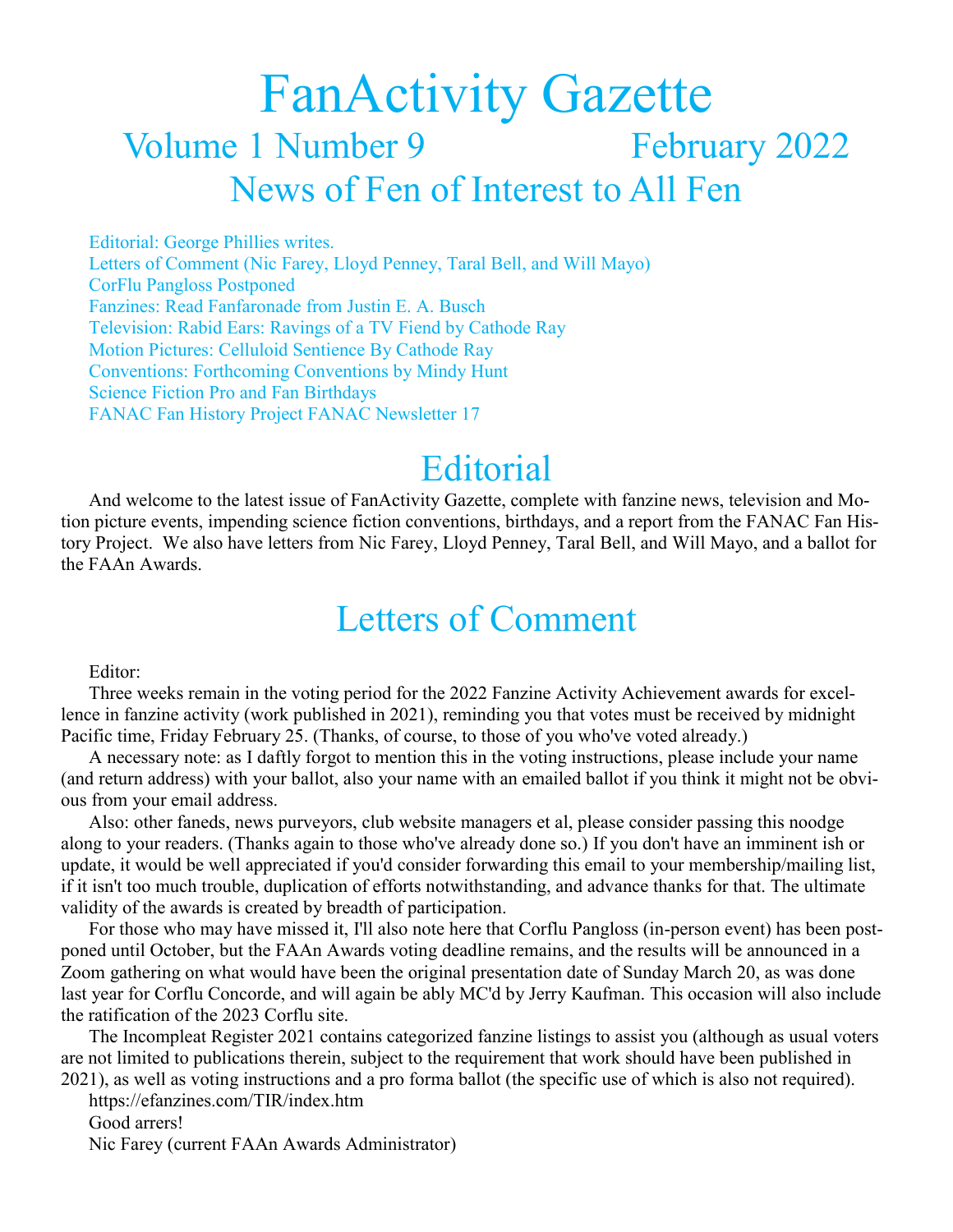Dear George and Neffers:

A fast letter of comment on FanActivity Gazette, Vol. 1, No. 7 will appear, right after giving you the excuse of the month…I had to take a lot of December off because of my very first SF e-book editorial gig. A nice payday should arrive very soon. So, I let the zines go, and they sure piled up.

My previous loc…we did get to that special market in the north of Toronto. It was sponsored by a local convention called Pretty Heroes, and it was the Pretty Heroes Holiday Hero Market, the first event we'd done in about two years. We needed it. We saw some friends, had a good time, chatted here and there, and even did \$100 in sales. Can't complain. Not much more, still not watching Prodigy, although I am recording it for later watching, and still no conventions on the near horizon.

Not much on TV for us, but we would like to have seen the Harry Potter 20th anniversary reunion. It is still available, but like so many other good things, it's on an expensive streaming service. We will see it one fine day, but not today. We could have seen the serial documentary 55 Years of Star Trek, but as soon as Gates McFadden referred to us all as Trekkies, well, we shut it off. Watch responsibly, indeed.

There seems to be all kinds of events happening in the US and UK, but here in Canada, where I believe we are taking this pandemic a little more seriously, there is nothing. I will happily but anxiously) wait for this pandemic to ease before I go to a con, assuming there are still some left for us to go to. Our local SF convention, Ad Astra, is once again postponed until 2023, and any of the pro-run comic cons have restricted attendance, and they aren't really to our interests, anyway.

Short zine, short loc, there you go. But, thanks for it, and I am sure issue 8 will be along shortly. We will see you then.

Yours, Lloyd Penney.

Editor:

A note of thanks – I don't read a great many fanzines anymore. I even skim most the "most desirable collector" zines these days. What time I can use effectively, I spend trying to create more useless fanac of my own rather than "consuming" it. But I appreciate the thought, and surely -- by adding to the pointless accumulation of fanzines in the world – I'm doing something resembling usefulness.

Taral@bell.net

For a gallery of my art

-- http://www.furaffinity.net/user/saara/

-- http://taralwayne.deviantart.com/

To download my fanzines

-- http://efanzines.com/Taral/index.htm

-- http://fanac.org/fanzines/BrokenToys/

### Will Mayo writes:

There was some comic book I read about fifty years ago that really captured these times. In this comic a dying man is placed in a state of suspended animation to be revived centuries from the time of his death. The years, centuries pass and he is revived in the far future. At first, there are smiles all around as he gets acquainted with this postmodern time. That is, until the future society finds out the cause of his long ago death and they send him back to the vault for fear of infection. What did the man die of that had these people all in an uproar? Why, no less than the common cold. "There's no cure for that," they all say. Yes, that is so like the world of today. If only I could remember that comic's name…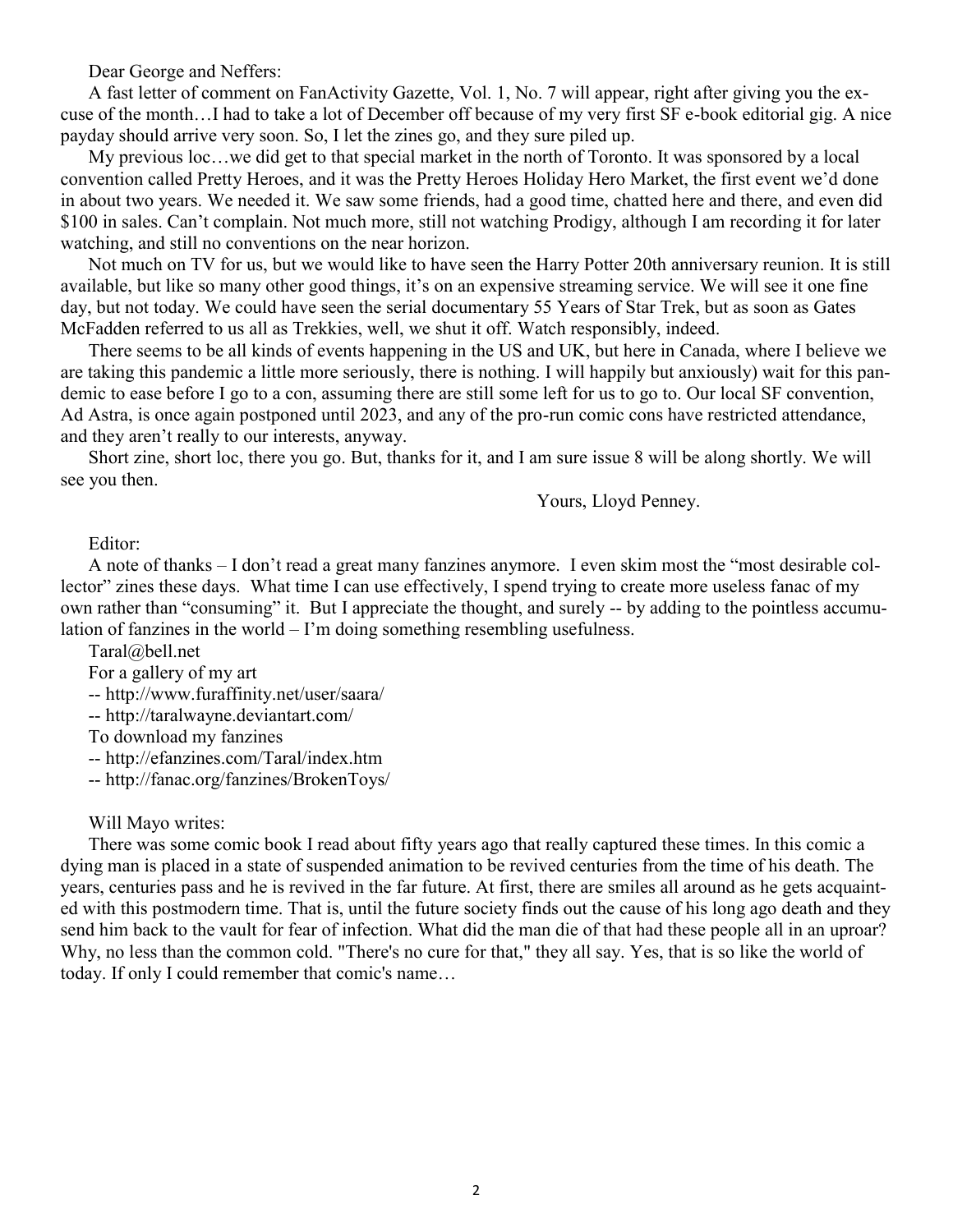### CorFlu Pangloss Postponed

The Corflu Pangloss committee have concluded that current circumstances make our original March dates unfeasible. The Omicron variant of Covid-19 has made travel much more uncertain (the US Centers for Disease Control currently warns US residents against traveling to Canada). We hope that moving the convention later in the year will reduce or eliminate the uncertainties and perhaps more fans can attend.

Also, several critical committee members have new medical issues that make it difficult for them to work on the convention in the coming crucial weeks, and could prevent them from working onsite or even attending. We hope that with a delay we will be able to see them attend and participate as planned.

We therefore announce NEW dates for Pangloss: October 21-23, 2022

The Sands hotel has moved our function space and hospitality suite reservations to October. We hoped for an earlier weekend, possibly in September, but the sleeping rooms would have been more expensive, and the function space was not available earlier due to the hotel's cruise business commitments. With the move to October we were able to retain our original hotel rates.

Hotel Room Rates: Stay the Same!

If you currently have a hotel reservation for our March dates, your reservation will NOT be cancelled automatically. You may either cancel only or cancel and rebook your room(s) for our new October dates by emailing sands@bwsands.com. Please include your name, reservation start date, and confirmation number in the email. If you elect to cancel now, you may, of course, book rooms for October any time up until the convention.

Note: Should you still want to visit Vancouver during our original March dates, the Sands will be glad to honor your reservation at the same convention rate. Let them know if you intend to do this.

#### What's Not Changing

 $\setminus$ 

The deadline for Fanzine Activity Achievement Awards voting remains the same (February 25) and the awards will be announced via Zoom on Sunday, March 20 as they would have been on our original schedule. The Zoom will also include a presentation for the 2023 Corflu bid. Membership rates also will remain the same for the foreseeable future.

### Fanfaronade: Celebrating Current Fanzines #19

*My Back Pages* 26 (December, 2021; edited by Rich Lynch; also *Through Time and Space! Forry Ackerman's remembrances from* Mimosa; and *I Remember Me and Other Narratives: Walt Willis articles and essays from* Mimosa (all at [efanzines.com\)](http://efanzines.com/)

Rich Lynch has been writing and publishing fanzines for over forty years, so when he reprints articles from his past as a writer he has a colossal body of work to chose from, even if limiting himself to recent publications. Here, for example, are nine brief articles, seven of them from last year, one from 2020, and one atypically for a reprint zine— never before published. Most are, in some sense, autobiographical, but the degree of reminiscence varies considerably, often taking second place to historical, aesthetic, or scientific matters. All are worth reading, and the variety of topics ensures that if one doesn't strike your fancy another one almost certainly will. Short codas, written for the issue at hand, serve to link the essays.

So, for example, the first two articles, "Random Thoughts on All-Hallow's Eve" and "Rocket Boy," are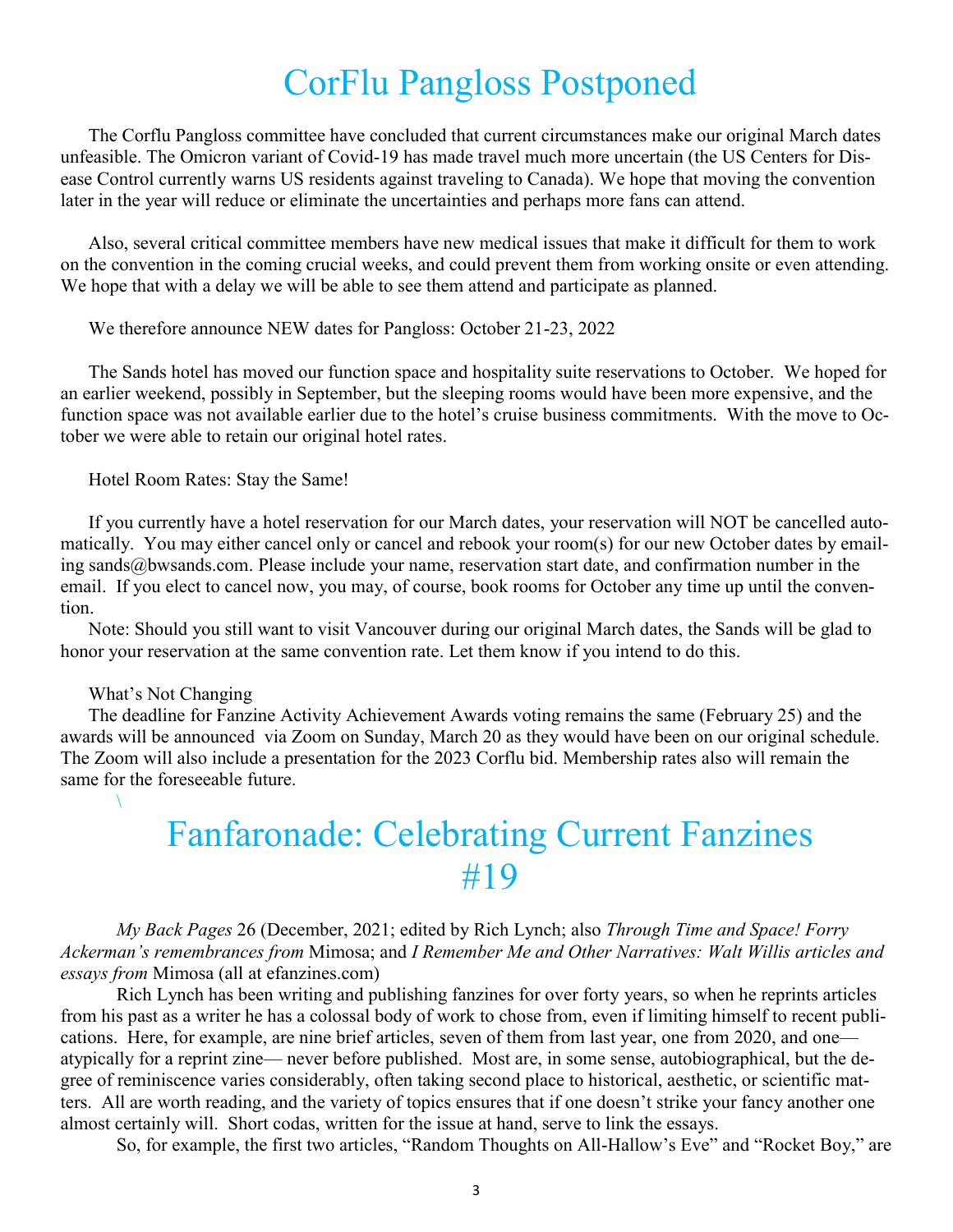direct memoirs, yet quite distinct in content and approach. The former begins on last year's Halloween, one without any trick-or-treaters at all, pivoting into a gently nostalgic account of Halloween in Chaumont, the small town where Rich lived for much of his childhood and youth. The latter also begins with recent events a NASA rocket launch— before shifting to the tale of Rich's own record as a teenaged suborbital rocket specialist in the summer of 1966. His first launch involved a small rocket with a large engine. The rocket "was at most 7-inches tall but nevertheless I had decided to use one of the most powerful single-use rocket engines that Estes sold. In hindsight, the results were predictable – the thing took off with a loud and impressive \*whoosh\*, and after that...where the heck did it go??" He never did find it.

More serious, because inspired by the death of a friend, yet every bit as genially readable as its companions, is "Charlie," about Charlie Williams, a talented cartoonist and writer who become "the only person besides Nicki and myself who appeared in all 30 issues" of *Mimosa*. This is no mere chit-chat about a friend, though; Lynch darkens the picture softly but poignantly in the closing paragraph, wherein he notes the length of time which had passed since last he saw his friend. "I have lots of regrets that, during all these years I've lived in Maryland, Nicki and I didn't make more of an effort go down to Tennessee to pay him visits. I've looked, and I don't even have a photograph of the two of us together – astonishing to me, since there were so many opportunities," Lynch writes. But the darkness is lessened by the memory; "Instead, my memories of him will have to be enough. And you know what? He's still alive in there. Always will be."

Fannish concerns appear as well; the antepenultimate essay (the most recent of the nine) is a straightforward account of the origins, context, and events of Discon 1 (the essay appeared in the Discon 3 program book). The poignancy here is that this was effectively Discon 3's only acknowledgement of its predecessor; there was no fan history programming. As Lynch writes, "Worldcons are timebinding events, where old memories become new again." But they can be so only if the programming recognizes, and builds upon, its historical context. Absent that, we must rely on the memories, and, one hopes, the essays of fans who were there.

*Mimosa* stood out as one of the finest fanzines of the last great surge of inventiveness in printed zines in the late 1980s and early 1990s; from 1991 to 2004 it won seven Hugos and was nominated for seven more. One of the primary reasons was its copious body of excellent writers and artists. The two one-shot publications mentioned here present two of those writers: Forrest J Ackerman and Walt Willis. If you are unfamiliar with either, you would be well advised to read these collections. The former, mostly from the 1990s, is a rambling and chatty account of Ackerman's life as a fan, which began in 1929 and extended into the twenty-first century. As Lynch points out, Ackerman "is arguably the most well-known science fiction fan of all time." He knew everybody, was involved in most everything, and recalls it amusingly and cheerfully in these twelve essays (with chapter headings, also amusing, by Teddy Harvia). No one with any interest in fannish history should miss this.

The second collection is even more interesting as writing. Walt Willis was indubitably among the very best of all fan writers, and his account of his first trip to the United States easily makes clear the reasons for his renown. One cannot excerpt Willis and do him justice; these are literary pieces which blend humor, explication, and humility in an inimitable manner, one which conceals the very fact of its literary quality. I suspect that anyone reading this column already knows Willis's work; if you do not, you should treat yourself to a healthy helping of Willis as soon as you've finished the rest of my column (which, I hasten to add, is so that coming back to the column will not entail an inevitable sense of disappointment).

*Vanamonde* (1475 (November 29, 2021) through 1478 (December 22, 2021); available from John Hertz, 236 S. Coronado St., No. 409, Los Angeles, Cal. 90057, presumably for the traditional usual)

Coming up on thirty years of publication and 1,400 printed issues, *Vanamonde* exemplifies fannish consistency: two pages, briskly written, covering a surprising range of topics. Every spretending to be Regency aristocrats; we're pretending to be pretending to be Regency aristocrats." The next issue takes up the Rotsler Award, deservedly won this year by Tim Kirk, along with Hertz's panel discussions: one on older sf work (here, Leigh Brackett's *The Long Tomorrow*) and one on "When is Hard Sci-Fi Too Hard?", providing a terse but informative account of the high points of the conversation (accompanied by a Tim Kirk illo). The last of this set wraps up the con report. Each issue also includes some mailing comments for other zines from APA-L, *Vanamonde*'s home apa. These can range from cryptic comments to complete miniature essays, and are at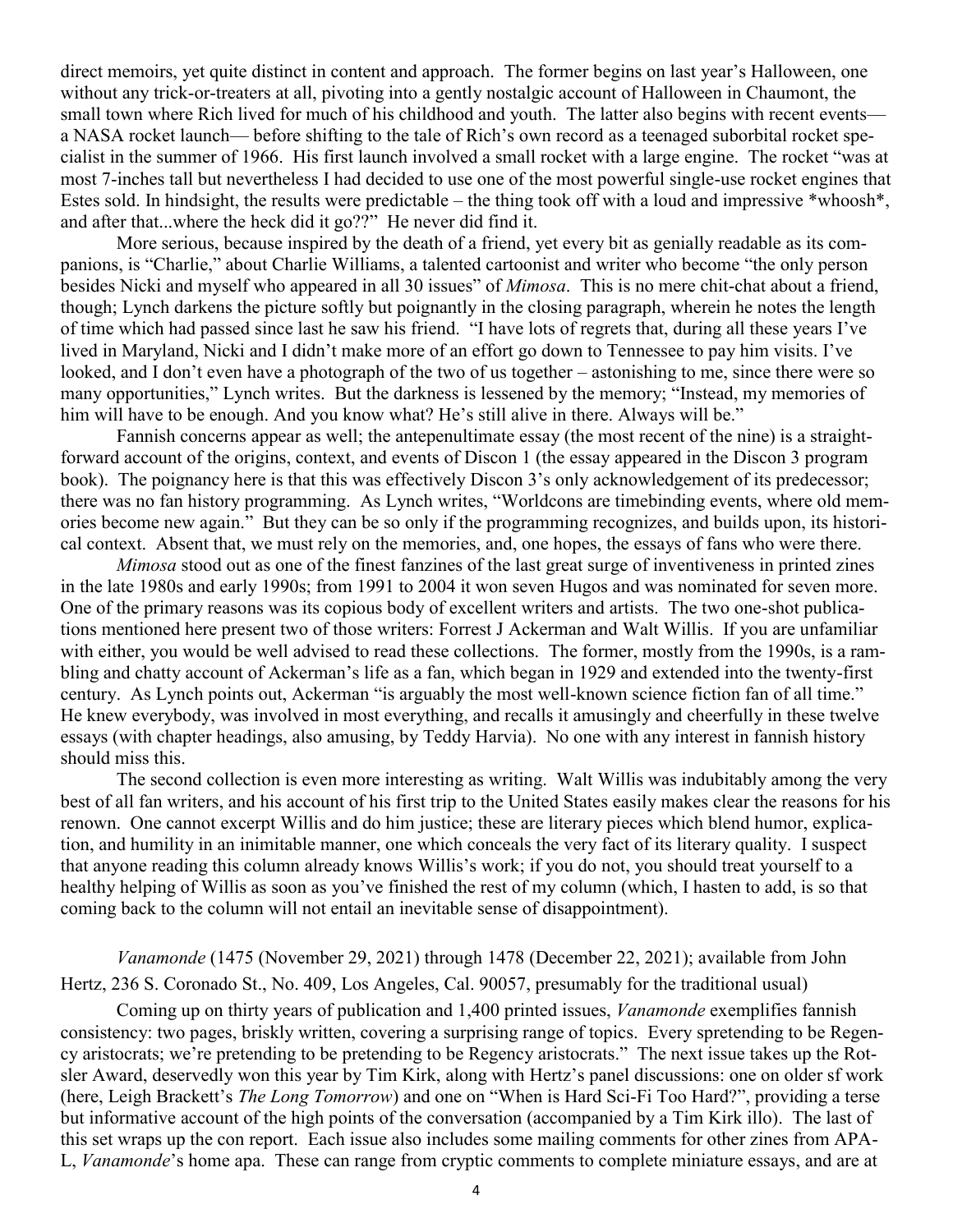least interesting to read.

Hertz is a clear writer with strong opinions; the combination makes for a lively and enjoyable two pages.

*Tommyworld* 89 (February 7, 2022; from Tommy Ferguson: [tw@tommyworld.net o](mailto:tw@tommyworld.net)r [http://](http://tommyworld.net/) [tommyworld.net;](http://tommyworld.net/) "I recommend the Portable Document Format (pdf) or, if you insist, a Word or Rich Text Format (rtf) can also be emailed or posted. Get in touch and we'll sort something out.").

Here's another lively two-pager, albeit in a quite different manner (it's rather more directly personal, for one). This issue begins with a headline all too familiar in perzines these days, "Life During Lockdown," but the opening is unexpected: "It's been alright, actually. There, that was a short article." Alaso, not as short as we— and Tommy— might have liked it to be; "We'd also managed to avoid catching COVID itself for nigh on 18 months until Maya came down with it a week or so ago as part of a cluster. Given it is likely Omicron – the rest of us in the house fell like dominos over the following days." Recovery seems imminent (after all, there's a new issue of *Tommyworld* at hand), and the narrative pivots to an account of Tommy's working at home, then (pre-pandemic and pre-moving from small bank to big corporate bank), spiked with some thoughts on what one *really* needs to work at home (a cat seems to be part of the accoutrements).

o often I receive a packet of these, which is, I think, the best way to read it; no one issue can convey the scope of thoughts and subjects which builds up over the course of a month or two, even when, as with these four issues, the central topic is a single convention (Loscon XLVII).

So we have, in #1475, the beginning of the con report, which opens with the ending: con chair Scott Beckstead's closing comment, "I hope you're as tired as I am. If you're not, I'm a failure." The subsequent report makes it clear that he was not. Issue 1476 continues the report, but now from an unexpected perspective on Regency dancing (and Jane Austen, Georgette Heyer, and Patrick O'Brian); as Hertz comments, "We aren't

*Christian\*New Age Quarterly* (Volume 24, #2+; Winter, 2021); edited by Catherine Groves; four issues, and plenty of extras, for USD 12.50, to PO Box 276, Clifton, New Jersey, 07015-0276)

Editor Groves seems to be going through a dark night of the editorial soul, body, and publishing equipment; her editorial confesses to her being "mentally exhausted and depleted." Yet there is little sign of this in what follows, which is (as is usual for her editorials) crisply written, engaging, and touched with more than a hint of the ongoing commitment (thirty years and counting) to publishing the zine. "After all," she writes enticingly, "the next wondrous, unimaginable surprise could be just around the corner. Indeed, I think I see a glimpse of something flitting around the bend right now."

One of her problems (familiar to many a fanzine editor) is a lack of submissions. Here's a chance for those of you with an interest in religion and a yen for publication: given the history of C\*NQ's list of topics, there is almost certainly room for thoughtful writing on science fiction and its relation to various aspects of religion, especially if couched in an unexpected yet respectful manner.

*This Here…* 49 (January, 2022; edited by Nic Farey; "Locs & that to: 2657 Rungsted Street, Las Vegas NV 89142, or Email [fareynic@gmail.com"\)](mailto:fareynic@gmail.com)

This is an especially fannish issue of a generally fannish zine. The convention news (Corflu Pangloss being postponed until October) is fannish; the TAFF news (TH… recommends Anders Homlström for TAFF) is fannish; even "Omphaloskepsis" is fannish, albeit in an unexpected manner; what appears to be a discussion of the precise meaning of the Russian phrase "*nye kulturny*" turns into a consideration of proper fannish interactions. Nic, having written critically in *Beam* of Farah Mendlesohn (a highly regarded and award-winning academic with some fannish credentials), sent her a copy of the relevant issue for a possible response, only to find himself blocked on Facebook even as she blasted him. This, he maintains, is an example of *nye kulturny*— of not understanding the culture.

There is truth in this, although in an odd and roundabout way. To be *nye kulturny* is, in effect, to be an upstart who doesn't know how to behave themselves or is intentionally misbehaving, to act in a gauche and unacceptable manner that is 'not of our culture.' The interesting thing here is the general nature of that culture— it is, usually, defined, implicitly if not explicitly, by the social elite (in standard U.S. social situations, at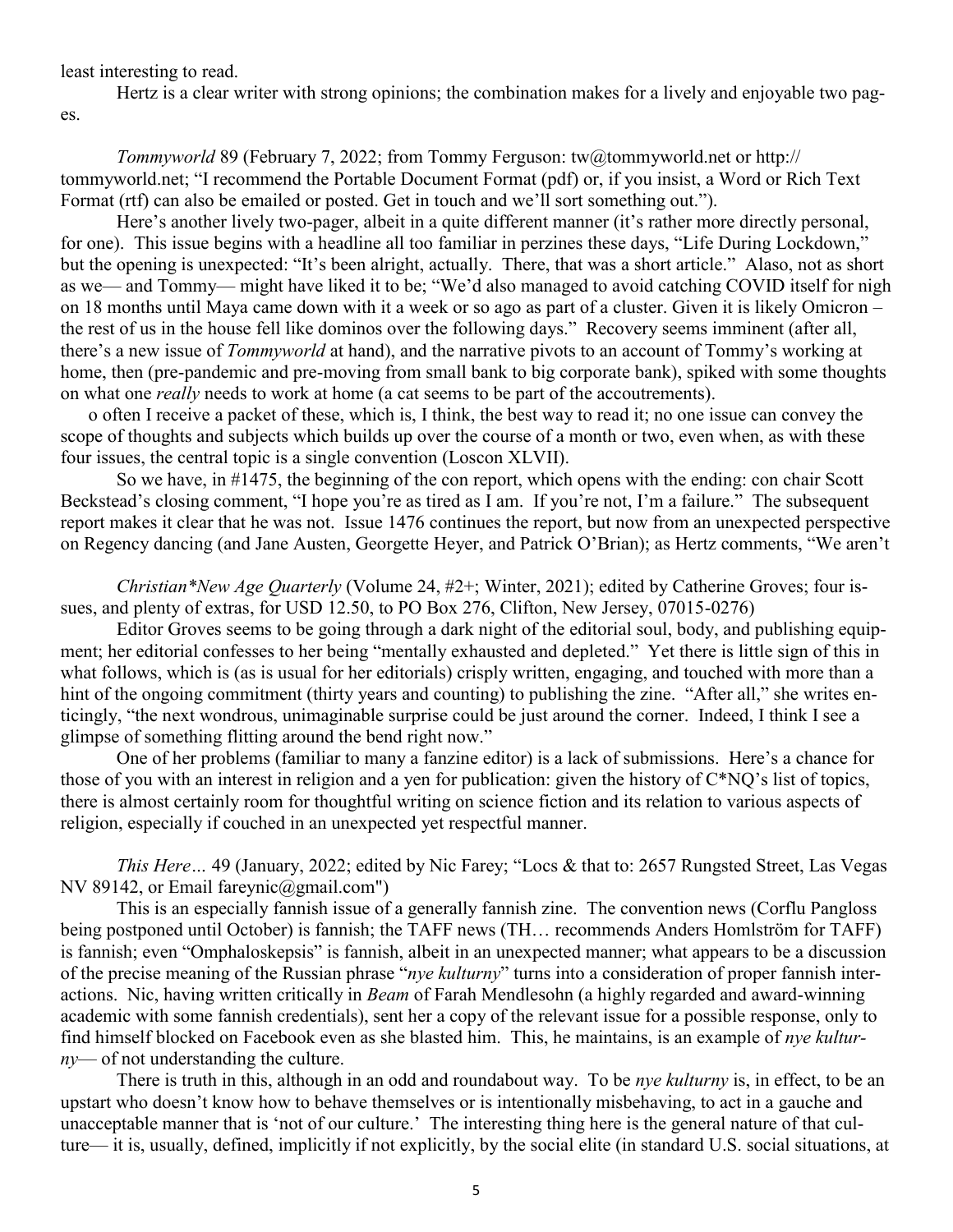least until recently, the old-money fiscal upper class; in most other countries, the hereditary upper class). In fanzine fandom, the upper crust ('our culture') will be those who have been publishing fanzines, and observing specific protocols regarding those publications, for decades, or those following the protocols under the implicit acceptance of the examples set by their predecessors. It is this which Nic, rightly I think, is applying in his reaction to Farah Mendlesohn's reaction to his criticism and the sharing of it. There is, though, one error in his account: since the term is Russian, and Russian is a gendered language, and Farah Mendlesohn identifies as a woman, the proper phrase should be *nye kulturnaya*, the feminine singular*.*

More to the deeper point: what makes something such as fandom possible at all is that there are shared conventions (both literal and practical) which are recognized, and acted upon with reasonable consistency, by fans. Take these away, and fandom shatters into a mix of partygoers and party poopers. The particular nature of these shared conventions does not especially matter, so long as they are indeed shared— that is, that voices in disagreement are as free to be heard as voices in agreement. It is this which makes the lettercol of a given zine, especially a perzine, so often the heart of the zine; it is the ongoing conversations which will, over time and through the presence of multiple zines in a given reader's consciousness, help to continually reshape and recreate what counts as 'our culture.'

This, I think, is where Farah Mendlesohn (whom, I should say, I have never met and cannot imagine ever meeting) gets it wrong. The original point of disagreement between her and Nic was over her reaction to *Firefly* and the tone of his response. Perhaps she is right, one way or the other or both— but simply banning an interlocutor from any hope of communication is not the way to make one's point or even of persuading other readers that there is a genuine point to be made. This is not to say that various fanzine editors haven't made the same mistake at one time or another or several such times. But it is to say that one of the indicators of genuine fannish communication— and thus of a good fanzine— is a willingness to engage with other fans, at least until a given fan makes it clear that they are unwilling to engage with you.

Here lies the greatest strength of *This Here…*: every issue's lettercol is extensive (more than half the issue this go-round), vigorous, and very fannish indeed. Whether it's Steve Jeffery extolling the "Absolutely fascinating discussion between you and William Breiding on fanzine design, layout and art" in the last issue, or Jerry Kaufman's comments on the Hugo categories and the overlong ceremony necessary for awarding them, or Cathy Palmer-Lister decrying, so to speak, the emotional state of the characters in *Discovery* ("on the verge of tears all the time"), fannish topics, and the concomitant comment hooks, abound.

Finally— Nic comments, regarding Farah Mendlesohn's decision to cut off communication, that, "in the nature of what's been inaccurately termed a "feud" (which I should find Dr. Gafia's definition of, if there was one)) some of this has been reported back to me - in at least one case the person specifically mentioned that they thought I should know, realising that I'd been deliberately excluded." There is another sad aspect of too much contemporary fandom at work here. Jack Speer, in his entry on "feuds' in *Fancyclopedia* (1944), claimed that "A necessary ingredient to a feud as distinguished from a disagreement, however, is personal antagonism." Such antagonism(s) generally developed over time; it was comparatively rare to see them leap into prominence as soon as a disagreement occurred. This, it would seem, is less true in modern fandom; to disagree with a person's argument or analysis has come to be seen as having, or requiring, a personal animus, and it is that animus at which too many responses are aimed. Speer believed that, although "intemperate language" did appear in fannish arguments, it generally stayed within the bounds of those arguments. "Heat has never risen so high, however, that fans could not occasionally commend a good story or article by one of their opponents, and it should be remarked that when fans meet face to face, they are usually quite fraternal, regardless of the fites [sic] they've been waging against each other on paper."

Perhaps this was already a fantasy on Speer's part. But there is no good reason why fans cannot act as if it were true, and, more importantly, act as if it remains true today, even though it is obviously an idea more honored in the breach than in action. Here, though, we have seen seven fanzines offering exactly the kind of outreach across boundaries of times and space and experience (call it time-binding) which, widely observed, would keep us all less likely from becoming *nye kulturny* or *kulturnaya*.

\* \* \* \* \*

Editors desiring reviews: If you have a print zine, send it to me at 308 Prince St., #422, St. Paul, Minn. 55101; if you have an e-zine, send a PDF to [jeab@musician.org.](mailto:jeab@musician.org) My deadline is the 15th of each month; it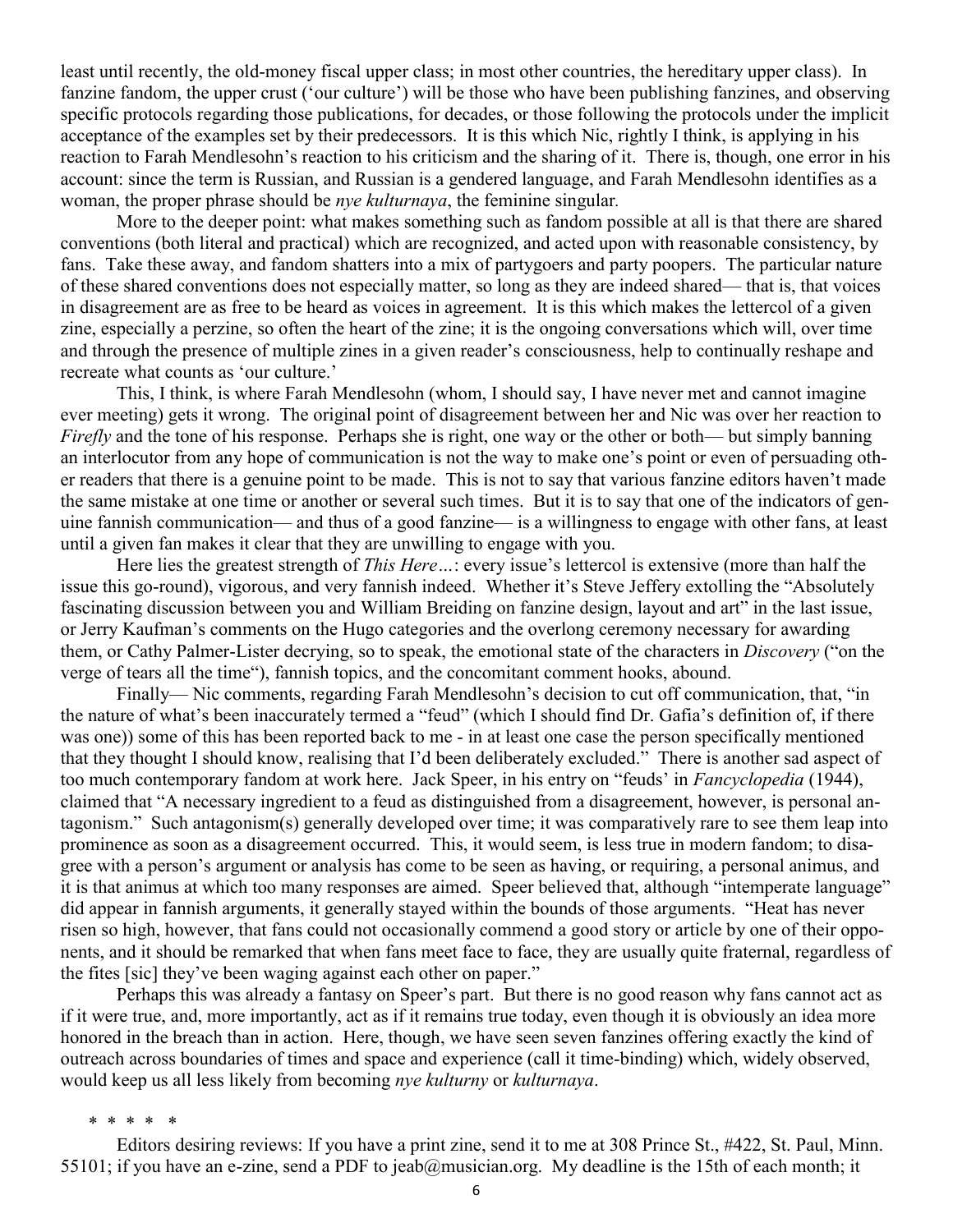would be helpful if zines have arrived by the 10th of each month. Anything sent close to the deadline makes the review more likely to be based on a quick skim of the contents. If the zine is new to me, or seems to require more extensive consideration, I may hold it over for a month.

## **Television** Rabid Ears: Ravings of a TV Fiend By Cathode Ray

Turn on and tune in, you lovely, moon-eyed Neffers, you, for this month's edition of "Rabid Ears: Ravings of a TV Fiend." For those of you just joining the big broadcast, this is an occasional column about the most revealing and rewarding science fiction, fantasy, horror, and other genre television programming options. Let's see what's what—now, and next—on the old boob tube, shall we? And remember: Nothing says, "I love you," like a Duratron HDTV two-loop rabbit ear antenna with a fine-tuning knob, bent artfully into the shape of a heart. (Or a box of chocolates—your call.) Your loved one is sure to swoon.

The Jan. 17-30, 2022, issue of TV Guide included two genre programs on the cover of its 2022 Preview: OUTLANDER's new season and THE BOYS, showcasing SUPERNATURAL's Jensen Ackles's role on the show. In Matt Roush's Q&A column, "Ask Matt," correspondent "Jon"—if that even be his real name—wrote in to ask whether viewers will "ever see a reboot of the 1960s TV show THE WILD WILD WEST." Roush trounced the "lousy 1999 film version" in his response and said "it wouldn't be a surprise if someone else eventually taps into this 'intellectual property' again for WEST's ahead-of-its time mashup of the sci-fi and Western genres." We fen can only hope!

GHOSTS continued to maintain a position in the TV Insider "25 Top Shows" list. For the week of Dec. 20 -26, 2021, GHOSTS came in tied at No. 22, with 3 million viewers watching live. Then, in the Jan. 31 to Feb. 13, 2022, issue's list, GHOSTS bumped up to No. 11; during the week of Jan. 3-9, 2022, GHOSTS drew 6.5 million viewers. It remains the only genre program making the "25 Top Shows" in recent weeks.

Damian Holbrook's two-page Jan. 17-30 feature "How to… Stream for Free!" rounded up almost 10 free streaming services worth checking out if your bloodshot eyes and shaking hands can handle even yet more tantalizing TV. The collection of recommendations included Crackle, IMDb TV, Peacock, Pluto TV, The Roku Channel, Sling, Tubi, and Vudu. In the Cathode Ray domicile, we absolutely swear by Pluto TV, which is notable for its dedicated THE ADDAMS FAMILY, DARK SHADOWS, DOCTOR WHO, MISSION: IMPOS-SIBLE, SCI FI, and STAR TREK channels. Over the past week, we've been tuning in to THE ADDAMS FAMILY most lunch hours. It's a great way to break up the day.

"The Roush Review" paid attention to WOLF LIKE ME, which premiered on Peacock in mid-January. The six-episode romantic dramedy pairs a "melancholy widower" and "free spirit" who poses a "supernatural obstacle to their happiness." However, the show doesn't poke fun at the supernatural aspect—as Netflix's zombie comedy SANTA CLARITA DIET did—instead aiming for… serious trauma. Have any Neffers watched WOLF LIKE ME? Share your thoughts by writing in care of this clubzine.

That issue's 2022 Preview—"The Shows We Can't Wait to See"—tipped hat to Prime Video's forthcoming THE LORD OF THE RINGS: THE RINGS OF POWER series (Sept. 2) and Season 3 of THE BOYS, Starz's OUTLANDER (returning March 6), HBO's 10-episode GAME OF THRONES prequel HOUSE OF THE DRAGON and THE TIME TRAVELER'S WIFE adaptation, Netflix's Neil Gaiman-penned THE SANDMAN, AMC's Anne Rice adaptation INTERVIEW WITH THE VAMPIRE and TALES OF THE WALKING DEAD, Disney+'s SHE-HULK (!?!), and Apple TV+'s SHINING GIRLS. The 2022 Preview also recognized the return of some fannish favorites: Netflix's STRANGER THINGS, Hulu's THE ORVILLE: NEW HORIZONS, Paramount+'s STAR TREK: PICARD, TNT's SNOWPIERCER. The feature also mentioned some much-missed departures such as AMC's THE WALKING DEAD, HBO's HIS DARK MATERI-ALS, and Netflix's MANIFEST.

The Jan. 23-29, 2022, edition of TV Weekly recommended the Jan. 23 series premiere of THE WALKING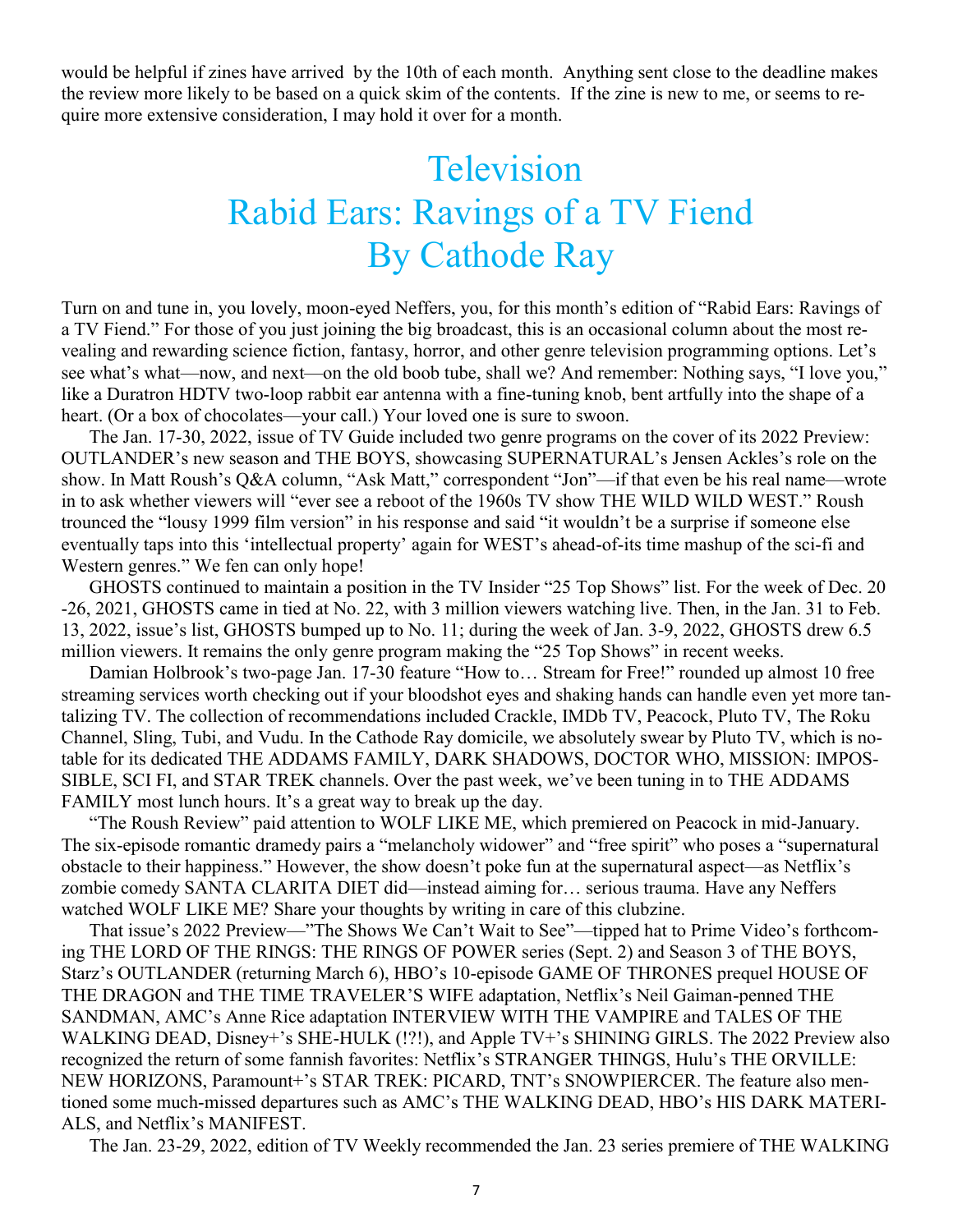DEAD: ORIGINS, as well as the Jan. 25 episode of SUPERMAN & LOIS. Other recent episodes of note included the Jan. 26 episodes of DC'S LEGENDS OF TOMORROW (The CW), BATWOMAN (The CW), and RESIDENT ALIEN (Syfy); and NANCY DREW'S Jan. 28 season finale on The CW. The Jan. 30 to Feb. 5, 2022, issue of TV Weekly named AROUND THE WORLD IN 80 DAYS ON MASTERPIECE (Jan. 30, PBS) a Best Bet. Have any Neffers seen that yet?

TV Guide's Jan. 31 to Feb. 13, 2022, "What's Worth Watching" roundup included SNOWPIERCER's Jan. 31 episode, with the writeup focusing on Season 3 of the show "set in a post-apocalyptic frozen wasteland where humanity exists on a perpetually moving train." For those of you using various streaming services, take the prverbial pulse of Netflix's ALL OF US ARE DEAD, a Korean production pitting high school students against a zombie apocalypse; Season 1 of Hallmark's GOOD WITCH on Prime Video; and Discovery+'s documentary SCREAM: THE TRUE STORY.

Also in the Jan. 23-29, 2022, issue of TV Weekly, Barb Oates offered a "5 Questions" interview with Alison Wright of TNT's SNOWPIERCER. The Q&A concentrated on Oates's role as Ruth, Season 3 as a whole, post-apocalyptic survival strategies, and character development over the course of the program.

In the Jan. 17-30, 2022, issue of TV Guide, Damian Holbrook gave THE WITCHER a Cheer for streamlining the show by nixing multiple timelines, introducing fewer monsters, and otherwise making the second season "way easier to follow." And I thought I heard that FOUNDATION and THE WHEEL OF TIME were complicated!

Pencil these in your calendar, fen and fellow freaks: SUPERMAN & LOIS earned a TV Guide "What's Worth Watching" notice for its Feb. 1 episode, which brings in a "very different version" of the Lucy Lane character from SUPERGIRL; Travel Channel's VAMPIRES IN AMERICA follows the investigations of two vampire hunters Feb. 1; a new season of NOVA premieres on PBS on Feb. 2 (earning a full-page feature in the February 2022 issue of Explore GBH); RAISED BY WOLVES premieres on HBO Max on Feb. 3; the threeepisode anthology series HORROR NOIRE moves from streaming to cable on AMC on Feb. 4 (earning a Best Bet in TV Weekly); Syfy's RESIDENT ALIEN earned a TV Guide "Pick of the Week!" for its Feb. 9 episode; and the season finale of THE WALKING DEAD: ORIGINS airs on AMC on Feb. 13—just in time for Valentine's Day. Your loved one is sure to swoon.

The February 2022 issue of Entertainment Weekly included a one-page feature on the forthcoming Taika Waititi pirate comedy OUR FLAG MEANS DEATH on HBO Max; Waititi plays Blackbeard and directed the first episode. In the lengthy listicle "The 25 Best Theme Songs of the 21st Century," several genre programs are included: GAME OF THRONES (No. 5), TRUE BLOOD (No. 9), SMALLVILLE (No. 11), KIM POSSI-BLE (No. 18), STRANGER THINGS (No. 20), ADVENTURE TIME (No. 24), and WANDA-VISION (No. 25). I asked a fellow Neffer to compile the entire list—even the non-genre numbers—for your listening pleasure at [https://tinyurl.com/mu79sctc.](https://tinyurl.com/mu79sctc) The result should be music to your ears.

From across the Big Pond, several recent British magazines included articles of potential interest to Neffers. Infinity #44, published by Ghoulish Publishing Ltd. and the sf counterpart to that publisher's horrorthemed periodical The Dark Side, offered an episode guide to BLAKE'S SEVEN. (I just love episode guides!) Scribe Eugene Smith discussed the third season—perhaps the best, in his opinion—of that cult favorite and provided summaries of 13 BLAKE'S SEVEN episodes. Meanwhile, the January 2022 issue of Total Film featured an interview with M. Night Shyamalan focusing on Season 3 of SERVANT.

And SFX #349 (February 2022) kicked off with cover lines and photography focusing on STAR TREK: PICARD, RAISED BY WOLVES, RESIDENT ALIEN, and STATION ELEVEN. Multiple genre programs—RESIDENT ALIEN, SERVANT, and STATION ELEVEN—warranted shorter pieces of between 1-2 pages. The editors dedicated a four-page article to Season 2 of RAISED BY WOLVES. And readers were treated to a 10-page feature story on STAR TREK: PICARD, as well as an eight-page piece on the production design behind the six-part DOCTOR WHO storyline "Flux." In addition to a four-page article on the 45th birthday of the British sf anthology comic 2000 AD (happy birthday!), the issue ended with reviews of programs including DOCTOR WHO: EVE OF THE DALEKS, HAWKEYE—including a drinking game— Season 1 of HIT-MONKEY, THE SILENT SEA, Season 1 of THE WHEEL OF TIME, and Season 2 of THE WITCHER.

If any Neffers are interested in checking out the British magazines mentioned in this column, I recommend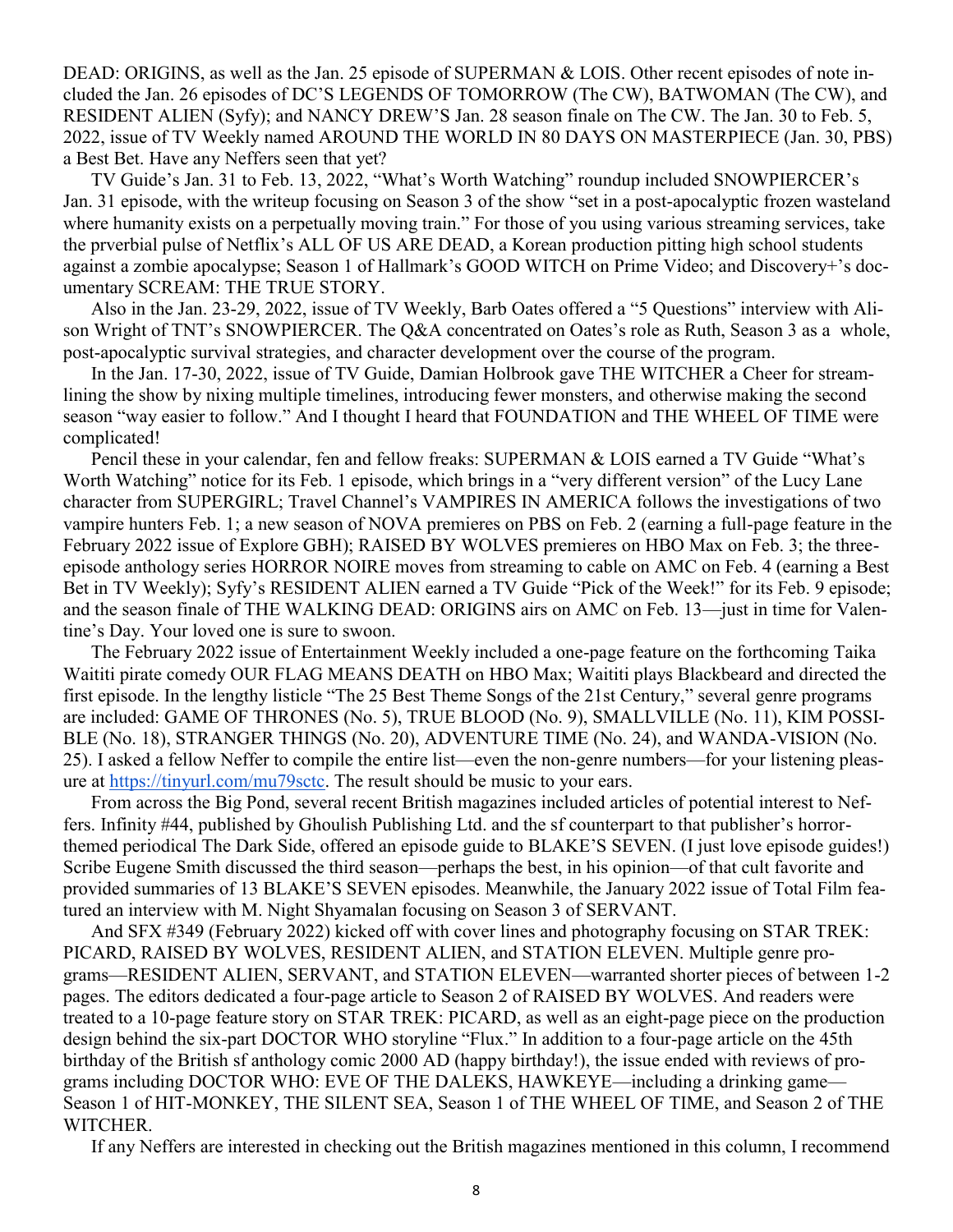that you subscribe via Amazon Kindle. You will pay quite a bit less, and the magazines—which are often worth keeping rather than recycling—won't stack up quite so much. Given that they're published overseas, single-issue, hard-copy costs can be quite dear, while annual digital subscription rates are quite reasonable.

The Jan. 17 TV Guide crossword, Puzzle #1432, poses the following fannish trivia stumpers: 37 Across is "TARZAN star Ron." 3 Down is "Beverly Crusher's son on STAR TREK: THE NEXT GENERATION." 5 Down is "Woodard of LUKE CAGE." 7 Down is "\_\_\_ VS EVIL DEAD." 17 Down is "Klingon played by Michael Dorn." 27 Down is "'You \_\_\_\_?': Lurch's question." 42 Down is "Martial arts star Jackie." And 45 Down is "Nuclear plant part." The Jan. 31 crossword, Puzzle #1433, offers additional brain teasers: 9 Across is "ADDAMS FAMILY cousin." 13 Across is "DiCaprio of DON'T LOOK UP." 18 Across is "Heracles' evil stepmother." 53 Across is "Lone Ranger sidekick." 58 Across is "Kiara Hunter's NIGHTMAN role." 35 Down is "Bond writer Fleming." 48 Down is "RIPLEY'S BELIEVE NOT!" 51 Down is "Lawman on STAR TREK: DEEP SPACE NINE." And 52 Down is "Werewolf Chaney."

Until next time, you lithesome lovers, this is "Cathode Ray," your guide to the best of what's hidden in the grids. Turn on, tune in, and blast off!

## Motion Pictures Celluloid Sentience By Cathode Ray

[Ed.: This column was slightly delayed by electronic issues, but the movies are still out there someplace.]

Welcome to "Celluloid Sentience," a spinoff of the TV-themed column "Rabid Eyes"! This is a new periodic listing focusing on upcoming movie and DVD releases of potential interest to fen of science fiction, fantasy, and horror. Release dates occasionally change, and we will do our best to update them in this listing. Please do check your local If you become aware of any movie or DVD release dates, send them in care of this clubzine, and we'll do our best to verify and include your submissions. And if you see any of these fantastic flicks, consider writing a review to share with other Neffers.

Movie Release Dates American Refugee (Horror, Dec. 10) Analog Eyes (Horror, Dec. 25) Before Dawn (Science Fiction, Dec. 31) Christmas… Again?! (Fantasy, Dec. 3) Co-Incidence (Fantasy, Dec. 21) Connect 2021 (Science Fiction, Dec. 12) Dampyr (Horror, Dec. 12) The Darkness of the Road (Horror, Dec. 14) Don't Look Up (Science Fiction, Dec. 24) Even Mice Belong in Heaven (Animated/Fantasy, Dec. 10) GoodBi (Horror, Dec. 12) Hell's Half Acre (Horror, Dec. 12) The Matrix Resurrections (Science Fiction, Dec. 22) A Nightmare on Elm Street (Horror, Dec. 31) One for the Road (Fantasy/Horror, Dec. 1)—based on a Stephen King short story One of Our Own (Horror, Dec. 17) Portal Runner (Science Fiction/Horror, Dec. 10) Slay Ride (Horror, Dec. 23) Starbright (Fantasy, Dec. 25)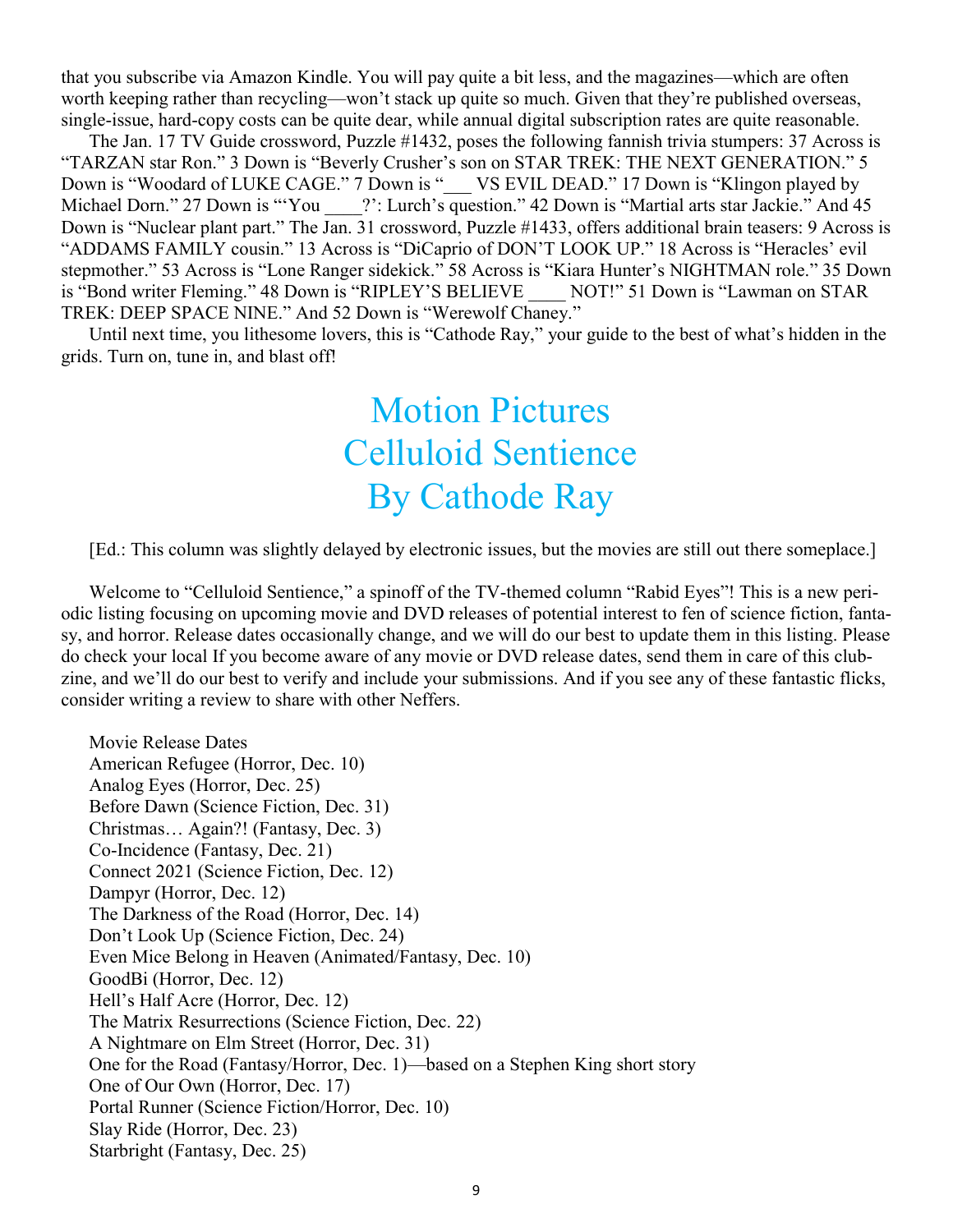Swan Song (Science Fiction, Dec. 17)

Sword Art Online the Movie: Progressive—Aria of a Starless Night (Animated/Science Fiction/Fantasy, Dec. 3)

You Have One New Message (Horror, Dec. 6)

DVD Release Dates Creepshow: The Complete Second Season (TV, 2019, Dec. 7) Demon Slayer the Movie: Mugen Train (Animaed/Fantasy, 2020, Dec. 21) Donnie Darko (Fantasy, 2001, Blu-ray, Dec. 14) Dune (Science Fiction, 1984, Blu-ray, Dec. 14) Manifest: Season 3 (TV, 2018, Dec. 14) The Mitchells Vs. the Machines (Animated/Science Fiction, 2021, Dec. 14) My Stepmother Is an Alien (Science Fiction, 1988, Blu-ray, Dec. 14) No Time to Die (Science Fiction, 2021, Dec. 21)—James Bond Resident Evil: Infinite Darkness—Season 01 (TV, 2021, Dec. 21) Ron's Gone Wrong (Animated/Science Fiction, 2021, Dec. 7) Trog (Science Fiction/Horror, 1970, Dec. 21) Venom: Let There Be Carnage (Fantasy, 2021, Dec. 14) Werewolves Within (Fantasy/Horror, 2021, Dec. 7) Who Framed Roger Rabbit? (Animated/Fantasy, 1988, Blu-ray, Dec. 7)

Notable November DVD Releases The Homebodies (Horror, 1974) Invasion of the Body Snatchers (Science Fiction/Horror, 1978) Night Gallery Season 1 (TV, 1969, Blu-ray) Night Has a Thousand Eyes (Fantasy, 1948) The Spider Woman Strikes Back (Horror, 1946, Blu-ray)

And looking ahead to 2022—it's almost next year, already!—fen can look forward to movies including 65, Aquaman and the Lost Kingdom, Avatar 2, The Bad Guys, The Batman, Black Adam, Black Panther: Wakanda Forever, The Black Phone (based on a short story by Joe Hill), Dark Harvest, DC Super Pets, The Devil's Light, Distant, Doctor Strange in the Multiverse of Madness, Fantastic Beasts: The Secrets of Dumbledore, The Flash, Halloween Ends, Hocus Pocus 2, Hotel Transylvania: Transformia, Jurassic World: Dominion, Lightyear, The Marvels, Moonfall, Morbius, Nope, Pinocchio, Salem's Lot (a Stephen King adaptation), Samaritan, Scream, Secret Headquarters, Sonic the Hedgehog 2, Spellbound, Spider-Man: Into the Spider-Verse 2, Thor: Love and Thunder, Transformers: Rise Of The Beasts, Turning Red, and You Won't Be Alone.

Until next time, double feature creatures, this is "Cathode Ray," your guide to the best of what's crawling in the aisles and on the big scream. Ticket, please!

## Celluloid Sentience By Cathode Ray

This column, "Celluloid Sentience," is a spinoff of the TV-themed column "Rabid Eyes." It is a periodic listing focusing on upcoming movie and DVD releases of potential interest to fen of science fiction, fantasy, and horror. Release dates occasionally change, and we will do our best to update them in this listing. (Movies labeled with an \* are particularly recommended.) Please check your local listings before you go to the movie theater. And tell 'em Ray sent you! (That's got to be good for a free box of Good & Plenty, at least!)

If you become aware of any movie or DVD release dates, send them in care of this clubzine, and we'll do our best to verify and include your submissions. And if you see any of these fantastic flicks, consider writing a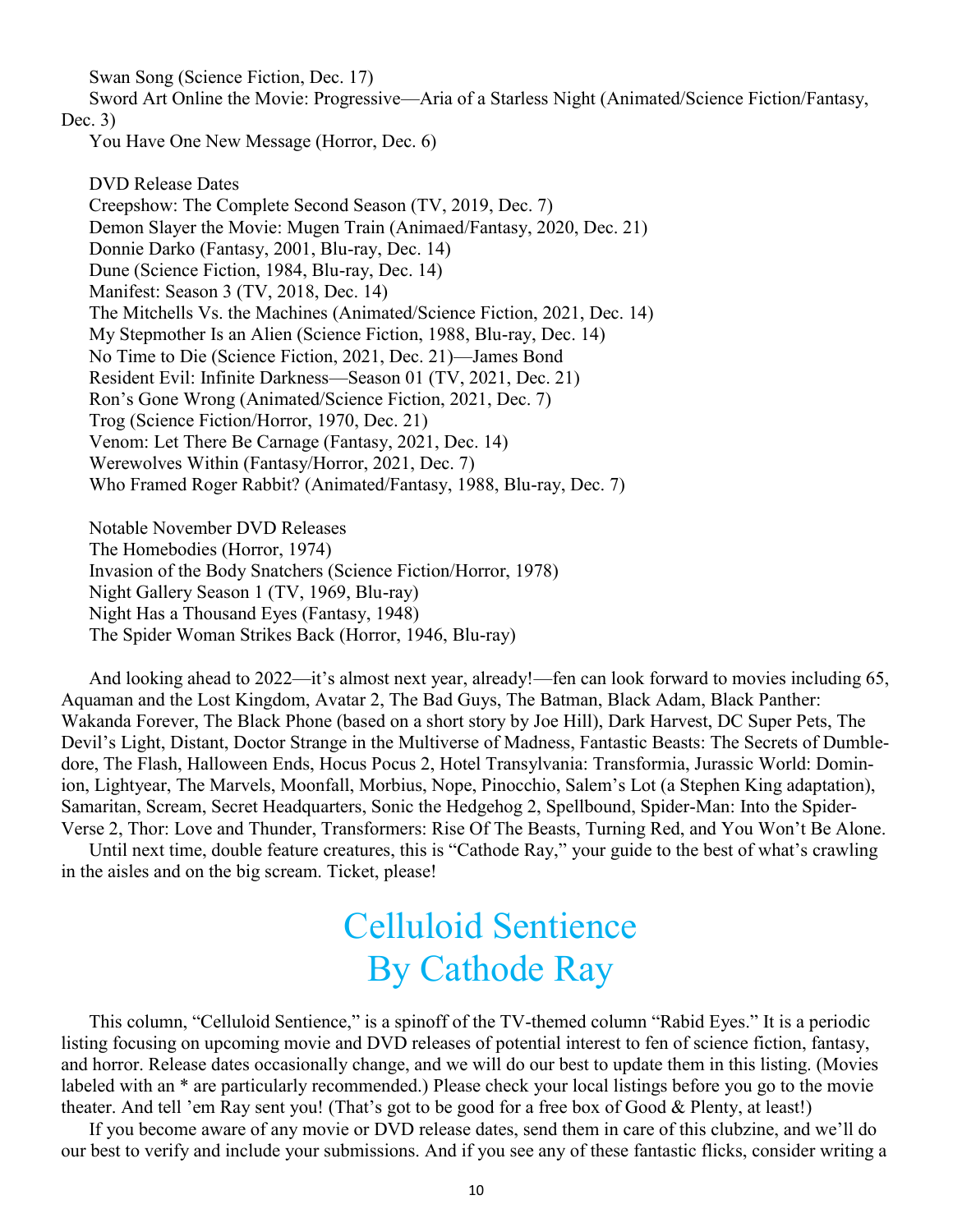review to share with other Neffers.

Movie Release Dates Alone with You (Horror, streaming, Feb. 8) \*The Amazing Maurice (Animated/Fantasy, theatrical, Feb. 13) Catwoman: Hunted (Animated/Fantasy, streaming, Feb. 8) Child of Kamiari Month (Animated/Fantasy, streaming, Feb. 7) Critical Role: The Legend of Vox Machina Animated Special (Animated/Fantasy, streaming, Feb. 4) Damon's Revenge (Horror, streaming, Feb. 4) The Devil's Light (Horror, theatrical, Feb. 11) Exposer (Horror, streaming, Feb. 2) Fallen (Horror, streaming, Feb. 22) Incarnation (Horror, theatrical, Feb. 18) The Long Night (Horror, streaming, Feb. 4) \*Moonfall (Science Fiction, theatrical, Feb. 4) Rumble (Animated/Fantasy, streaming, Feb. 9) \*Seobok: Project Clone (Science Fiction, streaming, Feb. 15) Studio 666 (Comedy/Horror, theatrical, Feb. 25) Trail to Terror (Documentary/Horror, theatrical, Feb. 24) \*Uncharted (Fantasy, theatrical, Feb. 10) We Are the Enemy (Horror, theatrical, Feb. 25) Zombae (Comedy/Horror, streaming, Feb. 15) DVD Release Dates Encanto (Animated/Fantasy; DVD, Blu-ray, and 4K; Feb. 8)

\*Eternals (Fantasy; DVD, Blu-ray, and 4K; Feb. 15) Fallen (Horror, DVD and Blu-ray, Feb. 22) \*Ghostbusters: Afterlife (Fantasy; DVD, Blu-ray, and 4K;Feb. 1) Live or Let Die (Horror, DVD and Blu-ray, Feb. 8) \*Seobok: Project Clone (Science Fiction, DVD and Blu-ray, Feb. 15) The Spine of Night (Animated/Fantasy, DVD and Blu-ray, Feb. 1) \*Superhost (Horror, DVD and Blu-ray, Feb. 1) Zombae (Comedy/Horror, DVD, Feb. 15)

Until next time, double feature creatures, this is "Cathode Ray," your guide to the best of what's crawling in the aisles and on the big scream. Ticket, please!

## Conventions for February Mindy Hunt

Each month we will provide a list of conventions from around the world.

This list is constantly being updated throughout the month. You can find our full events list as well as a calendar at http://scifi4me.com/conventions-events/.

During the week, we provide regular updates on our TV channel http://scifi4me.tv/ with any schedule changes or cancellations. These updates also include any COVID-19 requirements the events are requesting. These requirements are also listed on our calendar for each event.

We are always looking to keep the list and calendar as current as possible. If you know of a local event, big or little, send us and email at events@scifi4me.com so we can add it and make it the most comprehensive conventions list on the internet.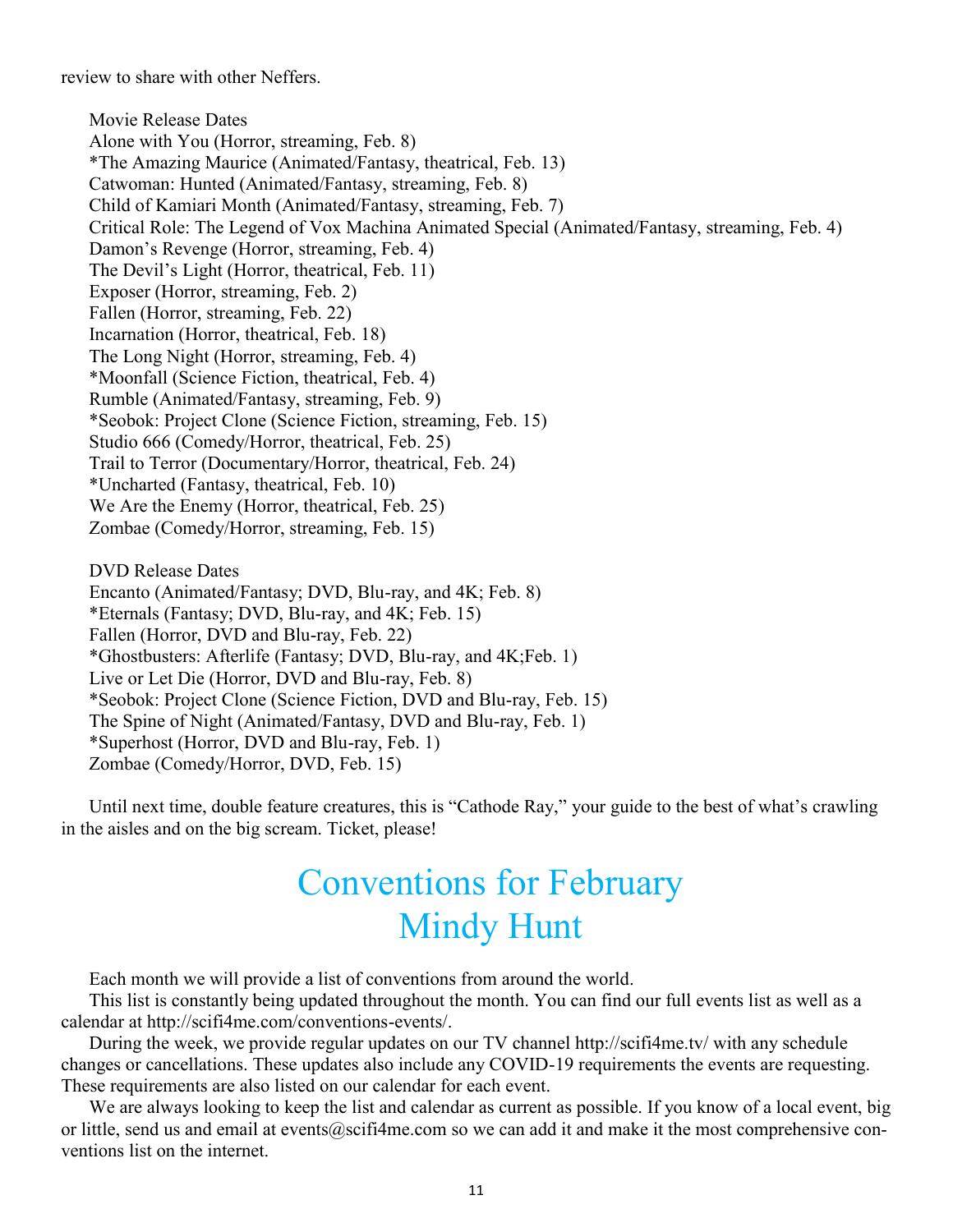FEB 3-6 ON-SITE Capricon – Chicago, IL Feb 3-6 Greendale – London, United Kingdom Feb 4-6 WeebCon –Allen, TX Dec 4-6 Edwardian Ball – San Francisco, CA Feb 4-5 CreepIE Con – Ontario, CA Feb 5-6 Brighton Anime & Gaming Con – Brighton, United Kingdom Feb 5-6 LIttle Rock Anime Festival – Little Rock, AR Feb 5 NOICE: Norfolks Original Indie Comics Expo – Norfolk, VA Feb 5 Wayne NJ Toy Show – Wayne, NJ Feb 5 Captial Trade Shows – Ottawa, Ontario, Canada Feb 6 East Bay Comic Con – Concord, CA Feb 6 FEB 10-14 ON-SITE Ohayocon – Columbus, OH Feb 10-13 Anime Milwaukee – Milwaukee, WI Feb 11-13 Geekway Mini– St Louis, MO Feb 11-13 Amimazing-Con – Savannah, GA Feb 12-13 Animangapop Plymouth – Plymouth, United Kingdom Feb 12-13 ATG Expo – Waco, TX Feb 12-13 RetroMania Collectibles Show – Dripping Springs, TX Feb 12-13 Missouricon – St Louis, MO Feb 12 Statesville Comic Con – Statesville, NC Feb 12 Turklock Toy-Anime-Comic Con – Turlock, CA Feb 12 Dice Tower Cruise – Fort Lauderdale, FL Feb 13-19 Clandestine Comics – Hunt Valley, MD Feb 13 ConVoluted CON Cruise – Miami, FL Feb 14-19 FEB 18-21 ON-SITE Lux – Birmingham, United Kingdom Feb 18-20 Abunai! Convention – Koningshof, Netherlands Feb 18-20 Alaska ComiCon – Fairbanks, AK Feb 19-20 Con Nooga – Chattanooga, TN Feb 18-20 DunDraCon – San Ramon, CA Feb 18-20 Gallifrey One – Los Angeles, CA Feb 18-20 Game of Thrones Official Fan Convention – Las Vegas, NV Feb 18-20 Japan Expo Sud– Marseille, France Feb 18-20 Pensacon – Pensacola, FL Feb 18-20 Fan Expo Vancouver – Vancouver, British Columbia, Canada Feb 19-21 Oz-Comic Con Adelaide – Adelaide, South Australia, Australia Feb 19-20 Oddities & Curiosities Atlanta – Atlanta, GA Feb 19 FEB 21-28 ON-SITE PrezCon – Charolttesville, VA Feb 21-27

Coastal Magic Convention – Daytona Beach, FL Feb 24-27 ConFinement – Lebenon, TN Feb 25-28 Cult Classic Convention – Bastrop, TX Feb 25-27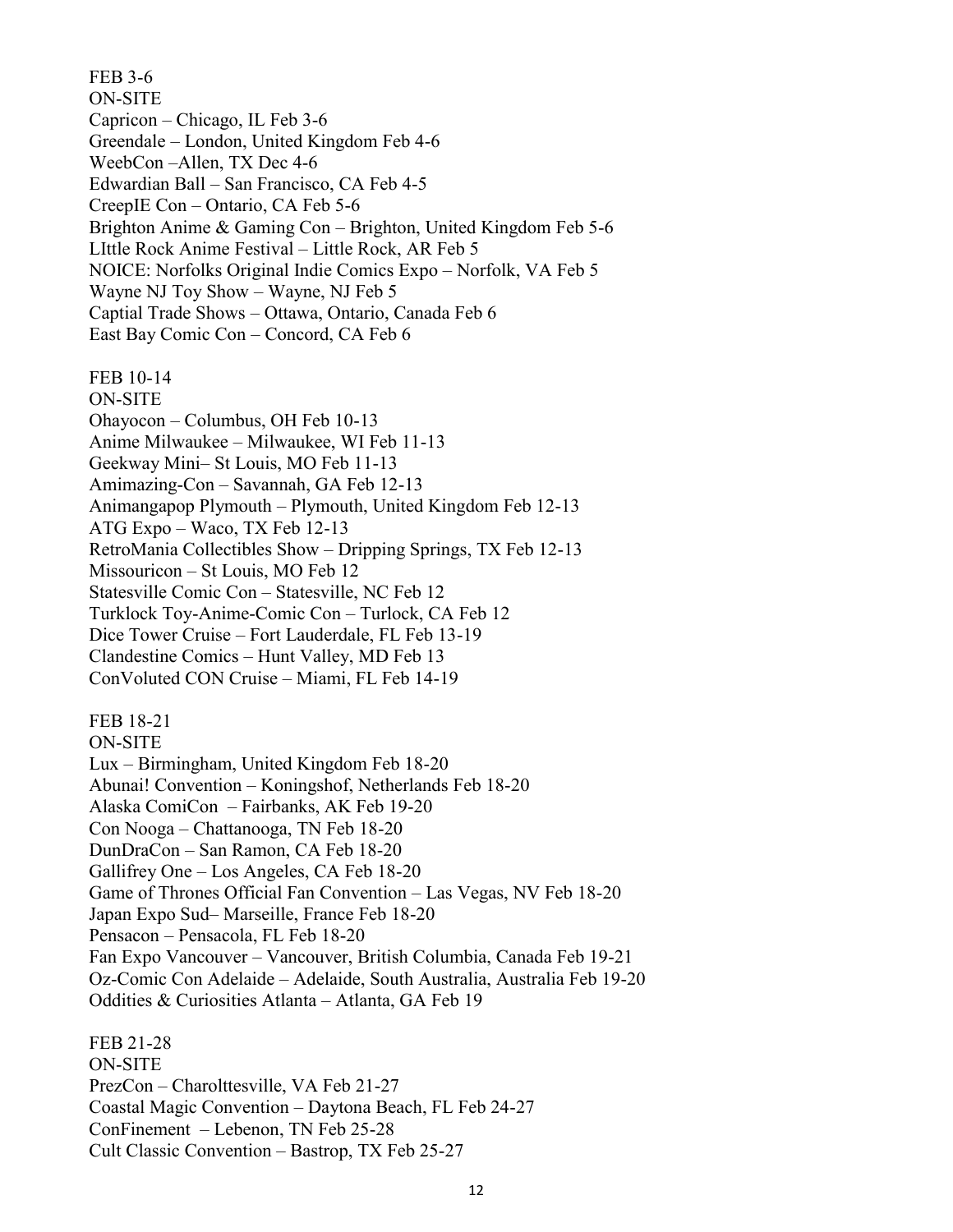LVL Up Expo – Las Vegas, NV Feb 25-27 Sworn Fest – Mesa, AZ Feb 25-27 Great Lakes Comic Convention – Warren, MI Feb 25-26 Alamo Hero Con – Austin, TX Feb 26-27 Captain's Comic Expo – Charleston, SC Feb 26-27 MAGIC – Monaco, Monaco Feb 26-27 Portsmouth Anime & Gaming Con – Portsmouth, United Kingdom Feb 26-27 Oddities & Curiosities Charlotte – Charlotte, NC Feb 26

## Conventions for March Mindy Hunt

Each month we will provide a list of conventions from around the world.

This list is constantly being updated throughout the month. You can find our full events list as well as a calendar at http://scifi4me.com/conventions-events/.

During the week, we provide regular updates on our TV channel http://scifi4me.tv/ with any schedule changes or cancellations. These updates also include any COVID-19 requirements the events are requesting. These requirements are also listed on our calendar for each event.

We are always looking to keep the list and calendar as current as possible. If you know of a local event, big or little, send us and email at events@scifi4me.com so we can add it and make it the most comprehensive conventions list on the internet.

MAR 2-6 ON-SITE Dice Tower West – Las Vegas, NV Mar 2-6 SaltCON Spring – Layton, UT Mar 3-6 Supernatural Official Convention – Las Vegas, NV Mar 3-6 Wild Wild West Steampunk Conventiom – Tucson, AZ Mar 3-5 CoastCon – Biloxi, MS Mar 4-6 Evercon – Rothschild, WI Mar 4-6 HerdCon – Huntington, WV Mar 5 Animeverse Fest – Pasadena, TX Mar 5-6 La Conve – Monterrey, Mexico Mar 5-6 Oddities & Curiosities Expo – Albuquerque, NM Mar 5 Wayne NJ Toy Show – Wayne, NJ Mar 5 Captial Trade Shows – Ottawa, Ontario, Canada Feb 6 SW-Floridacon – Fort Myers, FL Mar 6

Mar 10-14 VIRTUAL MidWest Game Fest – Independence, MO Mar 11-13

ON-SITE Arizona Game Fair – Mesa, AZ Mar 10-13 Collective Con – Jacksonville, FL Mar 11-13 MinamiCon– Southampton, United Kingdom Mar 11-13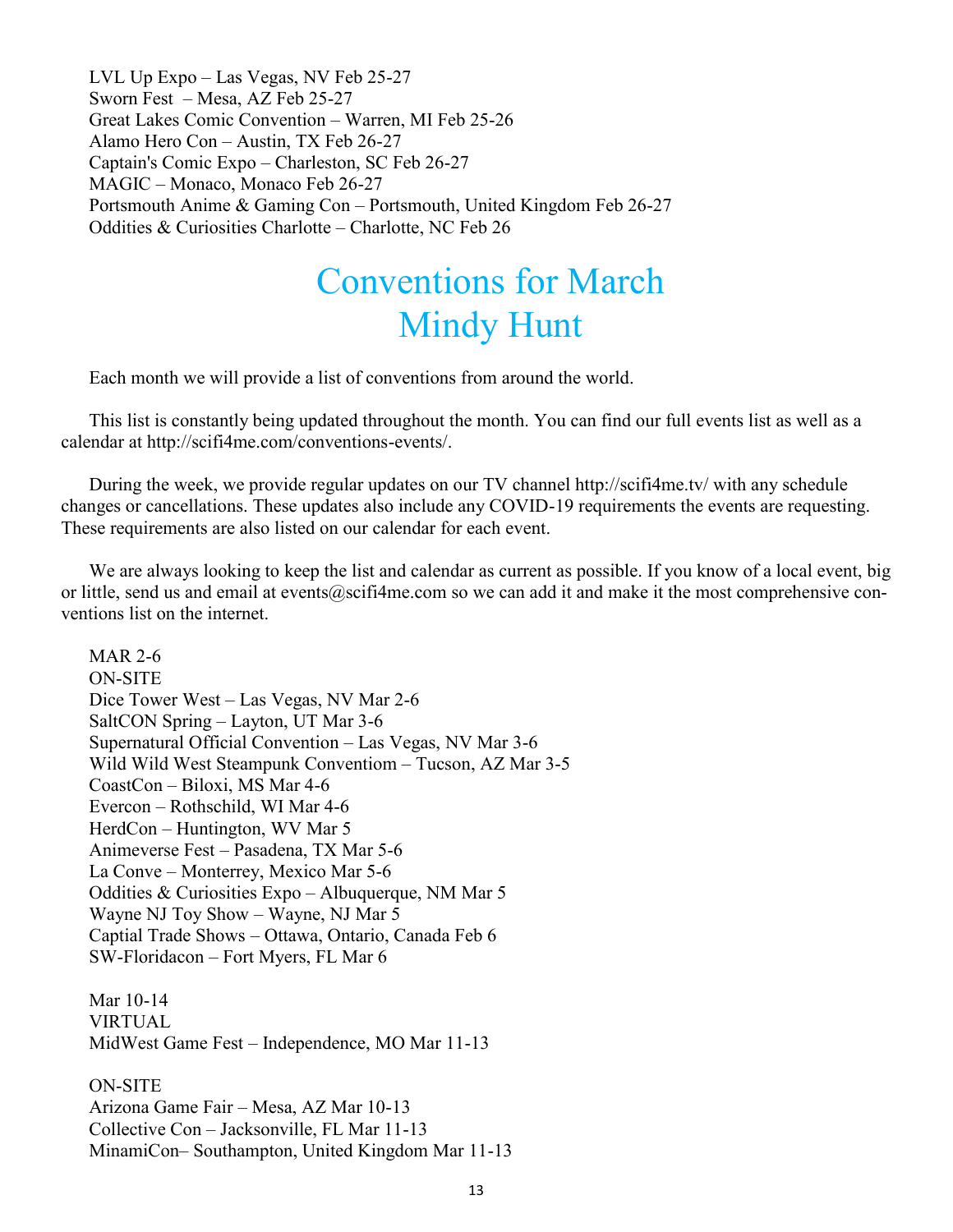NorthEast Comiccon – Boxborough, MA Mar 11-13 BrickUniverse Oklahoma CIty – Oklahoma City, OK Mar 12-13 Dubin Comic Con – Dublin, Ireland Mar 12-13 WinterCon – New York City, NY Mar 12-13 Annapolis Comic Con – Annapolis, MD Mar 12 London Comic Mart – London, United Kingdom Mar 13 Sac Comic-Con – Sacramento, CA Mar 13

Mar 17-21

ON-SITE

Transworld Halloween & Attractions Show – St Louis, MO Mar 17-20 Angoulême Comic Strip Festival – Angoulême, France Mar 17-20 Leipzig Book Fair – Leipzig, Germany Mar 17-20 Manga-Comic-Con – Leipzig, Germany Mar 17-20 Texas Furry Fiesta – Dallas, TX Mar 17-20 Fandemic Dead – Atlanta, GA Mar 18-20 Anime Detour – Bloomington, MN Mar 18-20 Clockwork Alchemy – San Jose, CA Mar 18-20 EVilleCon – Evansville, IN Mar 18-20 GalaxyCon RIchmond – Richmond, VA Mar 18-20 Hotlead – Stratford, Ontario, Canada Mar 18-20 Permian Basin Comic Con – Midland, TX Mar 18-20 Toronto Comicon – Toronto, Ontario, Canada Mar 18-20 Retro Expo Dallas – Plano, TX Mar 18-20 CT Gamer Con – Uncasville, CT Mar 19-20 MondoCon – Budapest, Hungary Mar 19-20 NWA Comic Con – Rogers, AR Mar 19-20 Paris Manga Sci-Fi Show – Paris, France Mar 19-20 PlayThrough – Raleigh, NC Mar 18-20 Clarksvillecon – Clarksville, TN Mar 19 Tora-Con – Rochester, NY Mar 19 London Gaming Market – London, United Kingdom Mar 20 Vancouver Comicon – Vancouver, British Columbia, Canada Mar 20 MAR 24-27 ON-SITE GameStorm – Portland, OR Mar 24-27 Lexington Comic & Toy Convention – Lexington, KY Mar 24-27 HorrorHound Weekend – Cincinnati, OH Mar 25-27 La Mole Comic Con Internacional – Mexico City, Mexico Mar 18-20 Steampunk Symposium – Cincinnati, OH Mar 25-27 Zenkaikon – Lancaster, PA Mar 25-27 LudiNord – Lille, France Mar 26-27 Oz Comic Con Brisbane – Brisbane, Queensland, Australia Mar 26-27 ToyConNJ – Wayne, NJ Mar 26-27 Oddities & Curiosities Expo – Dallas, TX Mar 26 Ft-Lauderdalecon – Ft Lauderdale, FL Mar 27 Ontario Collectors Con – Mississauga, Ontario, Canada Mar 27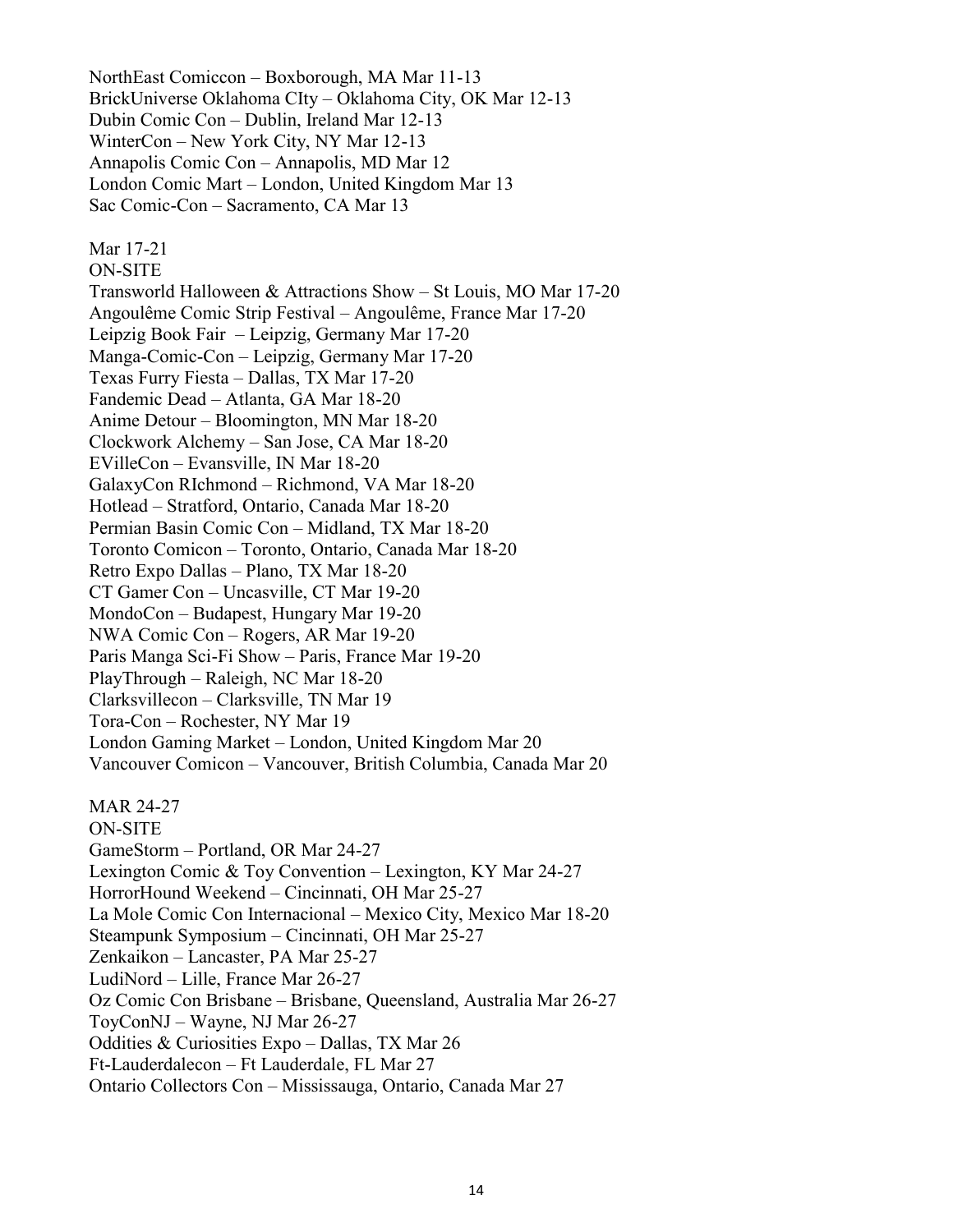### **Science Fiction Pro and Fan Birthdays**

This list of fandom-related birthdays was first published by Bruce Pelz in the Fantasy Amateur Press Association. Andrew Porter published and updated the list for Science Fiction Chronicle. Updates are welcome! Unless stated otherwise, all birthdays are in the 20th century.

To update this list, contact Heath Row at kalel@well.com via email with the subject "Science Fiction Pro and Fan Birthdays" or something similar.

#### February

Paul Turner, 2/1; George Pal, 2/1/06; Robert Rosenberg, 2/1/47; Richard Fidczuk, 2/1/61; Astra Poyser, 2/1/74; Thomas M. Disch, 2/2/40; Eric Lindsay, 2/2/47; Laurie Mann, 2/2/57; Hilda Hannifen, 2/3/46; Dorothea Faulkner, 2/4/1899; Ted White, 2/4/38; Malcolm Willits, 2/5/34; Shelley Belsky, 2/5/55; Yale Edeiken, 2/6/46; Michelle Lundgren, 2/6/50; Marc Schirmeister, 2/6/58; Curt Phillips, 2/6/59; Henry Hasse, 2/7/13; Jules Verne, 2/8/1828; Ned Brooks, 2/8/38; Tony Lewis, 2/8/41; Jim Young, 2/8; Dave Nee, 2/8/53; Maryelizabeth Hart, 2/8/65; Frank Frazetta, 2/9/28; Lionel Fanthorpe, 2/9/35; John Shirley, Tom Whitmore, 2/10/53.

Daniel F. Galouye, 2/11/20; Louis R. Chauvenet, 2/12/20; John Christopher, 2/12/22; Juanita Coulson, 2/12/33; Stu Shiffman, 2/12/54; Alexandra E. Honigsberg, 2/13/58; David A. Kyle, 2/14/19; Dale Hart, 2/14/20; J.T. McIntosh, 2/14/25; Rusty Hevelin, 2/16; Chuck Crayne, 2/16/38; Mike Glyer, 2/16/53; Charles R. Tanner, 2/17/1896; Bruce Gillespie, 2/17/47; Ray Capella, 2/18/33; Arthur Louis Joquel II, 2/19/19; Terry Carr, 2/19/37; Don Pauley, 2/19/39; Rosemary Ullyot, 2/19/46; Rick Raphael, 2/20/19; Alan Hunter, 2/20/23; Ed Clinton, Richard Matheson, 2/20/26; Dan Goodman, Suford Lewis, 2/20/43.

Richard A. Lupoff, 2/21/35; Marianne Turlington, 2/21/36; Bill Morrison, 2/21/48; Joanna Russ, 2/22/37; Genny Dazzo, 2/22/53; Dennis Fischer, 2/23/60; August Derleth, 2/24/09; Grant Thiessen 2/24/47; David Salomon, 2/24/88; Edgar Pangborn, 2/25/09; Anthony Burgess, Rex Gordon, 2/25/17; Frank Denton, 2/25/30; Jean Weber, 2/25/43; Wiktor Bukato, 2/25/49; Theodore Sturgeon, 2/26/18; Alex Eisenstein, 2/26/45; Phyllis Eisenstein, 2/26/46; Bob Devney, 2/26; Hank Davis, 2/27/44; A. Joseph Ross, 2/27/45; Michael A. Burstein, 2/27/70; John Coleman Burroughs, 2/28/13; Keith Freeman, 2/28/38; Steve Goldin, 2/28/47; Tim Powers, 2/29/52.

#### March

Wyman Guin, 3/1/15; Michael Kurland, 3/1/38; David Pringle, 3/1/50; Steve Barnes, 3/1/52; Maureen Garrett, 3/1/54; Dave Fox, 3/2/20; Leo Dillon, 3/2/33; Jan Howard Finder, 3/2/39; Arthur Machen, 3/3/1863; Bernie Zuber, 3/4/33; Mike Resnick, 3/5/42; Phil Jennings, 3/5/46; Lawrence Schoonover, 3/6/06; Marjii Ellers, 3/6/18; William F. Nolan, 3/6/28; Edward L. Ferman, 3/6/37; Bill Mallardi, 3/6; Danise Deckert, 3/6/57; Leonard Daventry, 3/7/15; Stanley Schmidt, 3/7/44; Elayne Pelz, 3/7/54; Bengt-Olov Ringberg, 3/8/23; Jim Webbert, 3/8/32; William F. Temple, 3/9/14; Robin Johnson, 3/9/37; Jim Shull, 3/9/52; Jessica Baen, 3/9/77; Theodore Cogswell, 3/10/18.

F.M. Busby, 3/11/21; Ed Meskys, 3/11/36; Harry Harrison, 3/12/25; Jake Waldman, 3/12; Jim Mann, 3/12/55; L. Ron Hubbard, 3/13/11; Diane Dillon, 3/13/33; Michelle Singer, 3/13/44; Algernon Blackwood, 3/14/1869; Mildred Clingerman, 3/14/18; Meade Frierson III, 3/14/40; Julia Ecklar, 3/14/64; Rosel G. Brown, 3/15/26; Al Lewis, 3/15/33; Terry Adamski, 3/16/46; Charles L. Fontenay, 3/17/17; Laurence M. Janifer, 3/17/33; Tullio Proni, 3/18/49; Grant Conan McCormick, 3/18/55; Joe L. Hensley, 3/19/26; Jim Turner, 3/19/45; David Lasser, 3/20/02; Don Miller, 3/20/33; Pamela Sargent, 3/20/48.

Don Markstein, 3/21/47; Sue-Rae Rosenfeld, 3/21/52; Teresa Nielsen Hayden, 3/21/56; Raymond Z. Gal-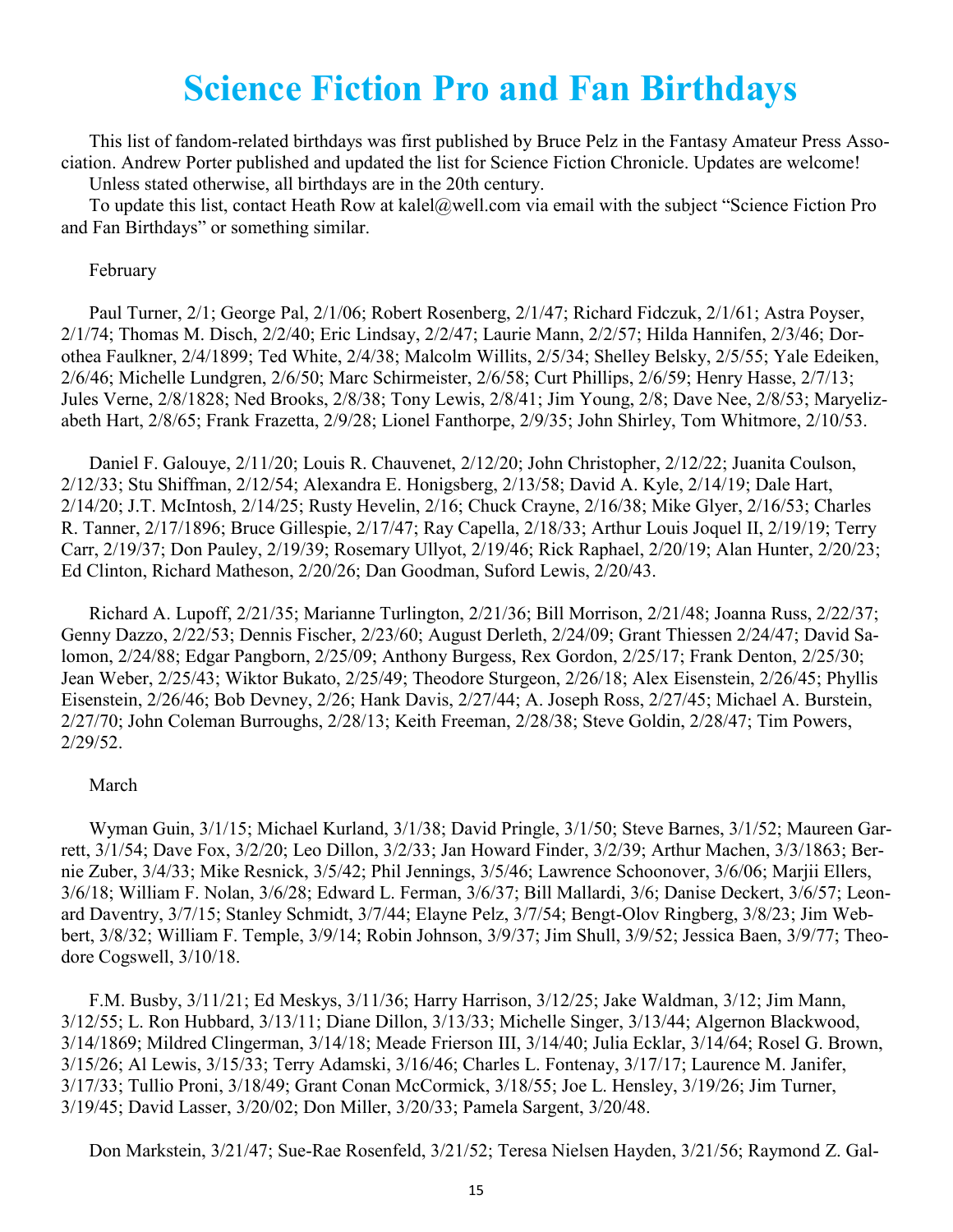lun, 3/22/10; John Purcell, 3/22/54; Ethel Lindsay, 3/23/21; Keith Kato, 3/23/50; Richard Brandt, 3/23/57; Marie Louise Ellington, 3/23/58; Maureen Kincaid Speller, 3/23/59; Andrew I. Porter, 3/24/46; Jacqueline Lichtenberg, 3/25/42; G. Harry Stine, 3/26/28; David Lake, 3/26/29; Dick Schultz, 3/26/38; Rachel Holmen, 3/26/45; Gary Mattingly, 3/26/52; Colette Reap, 3/26/54; John Hertz, 3/27/49; Kevin J. Anderson, 3/27/62; A. Bertram Chandler, 3/28/12; Davey Snyder, 3/28/58; Lilia Fung, 3/28/63; Bob Buechley, 3/29; Art Henderson, 3/29/42; Lucy Lawless, 3/29/68; Chad Oliver, 3/30/28; Dennis Etchison, 3/30/43; Fred Whitledge, 3/31/15; John Jakes, 3/31/32; Janice Gelb, Scott Edelman, 3/31/55; David Bratman, 3/31/57.

To update this list, contact Heath Row at kalel@well.com via email with the subject "Science Fiction Pro and Fan Birthdays" or something similar.

## FANAC Fan History Project FANAC Newsletter 17 February 1, 2022

 Happy New Year! Hoping you all are safe and well in yet another pandemic year. We've spent our time trying to reverse entropy and adding to the Fan History Projects.

 We'll tell you what's been new over the last few months, but first a call for help. There are projects and problems we'd like to take on, but lack the skills and the bandwidth to learn them. If you have some knowledge about these things, please get in touch. Here are the projects we have in mind.

 PiWigo: Migrate our photos to modern photo gallery software from our 25 year old custom software

 Search Engine Optimization (SEO) - We'd like to get search engines to find our materials more readily. FANAC.org had about 1,100 sessions in December according to Google

People Cross Reference – Needs to be replaced; currently using 25 year old custom code that indexes Fancyclopedia and FANAC. This lets us put together a list of material about a specific person and let the user know if the reference is a photo, fanzine, etc.

PDF links to main site – we are moving from a JPG for every page (inside a custom HTML) to a PDF per issue. However, when the PDFs are found via search, then the reader goes directly to the file. That means that unless they are savvy enough to inspect the url and tinker with it, they have no idea that they are on our site, and no easy link to the rest of the site.

Help? If any of these speak to you, please send a note to fanac@fanac.org.

The News in brief: Server migration is complete. Faster! Bigger! Better!

Core list now 80% scanned. A few years ago, we told you about our Core list of fanzines to scan - https:// fanac.org/fanzines/core\_fanzine\_list\_to\_scan.pdf . We've now hit 80% complete on that list! So, of course we're now building the next priority list to scan.

Audio and video: We've started digitizing some of the Science Fiction Oral History Society (SFOHA) materials that we received from Anne Gray last year. Thanks to the leadership of Eric Fleisher aka Dr. Gandalf, we are making progress. We're also beginning to make available Video Archeology recordings from the Midwest Tapes. See below for details of our first new YouTube video from that cache.

Spring History Zoom schedule is now up at https://fanac.org/zoom.html . Our first session is "Death Does Not Release You - LASFS Through the Years" with Craig Miller (M), Tim Kirk, Ken Rudolph and Bobbi Armbruster, Date: February 26, 2022, Time: 4pm Eastern, 1pm Pacific. - LASFS is unique – in its history and impact on fandom. LASFS has a clubhouse, a long list of professional writers that have been members, and has had an incredibly active fan group over the decades. Los Angeles area fandom has produced innumerable fanzines, six Los Angeles Worldcons (and many other conventions). Join us for a session with our real world

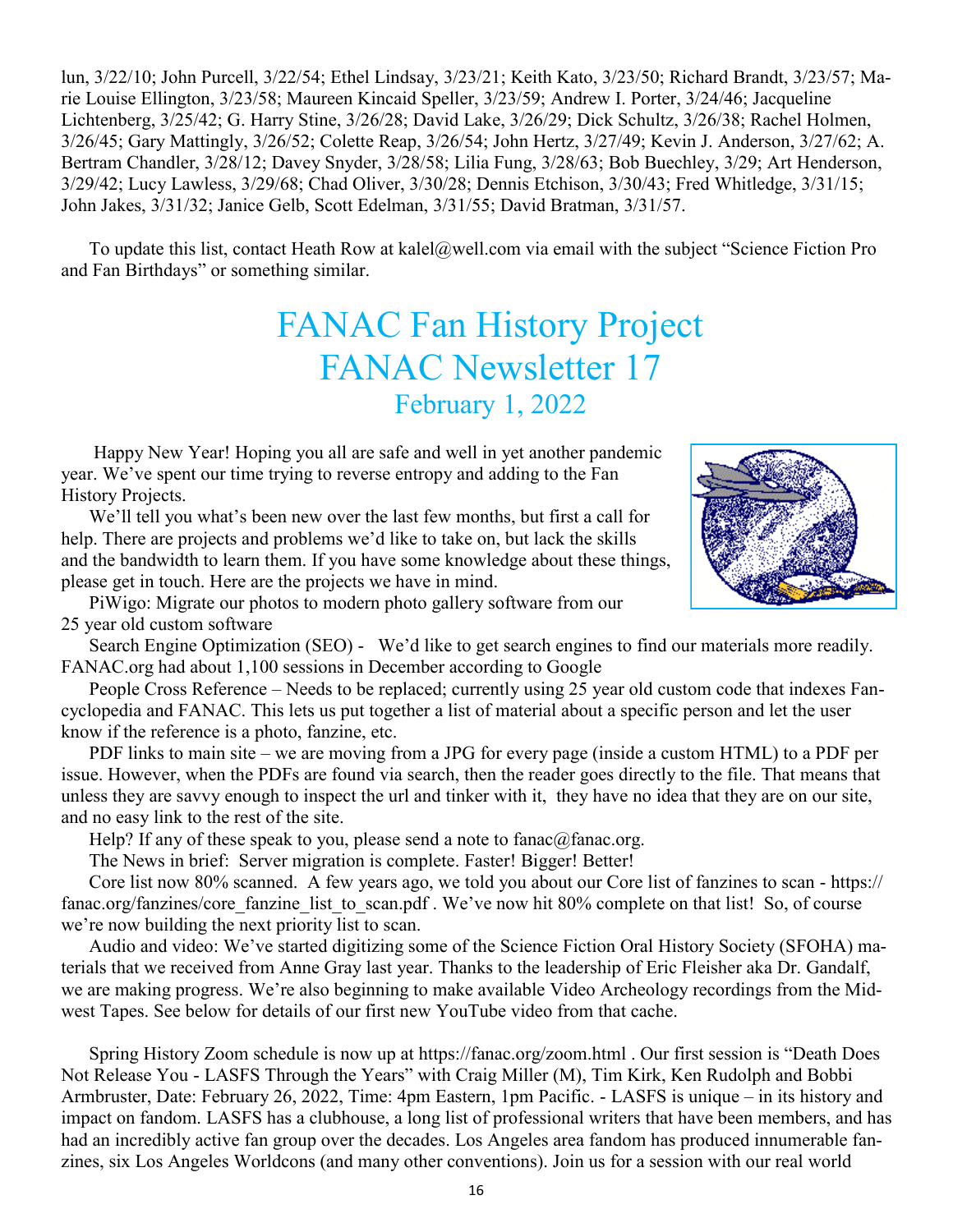AND fannishly accomplished participants - convention runners (including a Worldcon chair), a noted fan and professional artist, and a fanzine editor, all past or present LASFS members - in conversation about Los Angeles fandom from the inside.

FANAC Fan History Project website: https://fanac.org

The last 6 months have been about continuing to fill in the gaps in the archive. While we've added new titles, and long runs, there's been a lot of just adding fanzines into the site, one or two at a time. We've completed the runs on Ted White and John D. Berry's Egoboo, Hal Shapiro's Ice, Ed Meskys' Niekas, T. Bruce Yerke's The Knanve, George Charters' The Scarr, Richard E. Geis's Science Fiction Review and Walter Gillings' Scientifiction, Many thanks to Kim Huett, Robert Lichtman, Jeremy Edmonds and Rob Hansen for seeing the gaps, and providing scans to complete the runs on hard to find zines Ice, The Knanve, Niekas and Scientifiction.

Long runs include Dave Van Arnam's First Draft, Michifan (clubzine from Michigan), a raft of John Foyster zines of various titles and one also of Lynn Hickman titles. Convention pubs don't usually come in long runs, but we've added a considerable number of them.

They're all interesting, but here are a few highlights.

Thanks to Rob Hansen, we've been able to add a number of Triode issues from the 1950s. Contributors include not only editors Eric Bentcliffe and Terry Jeeves, but John Berry, Mal Ashworth, Eddie Jones, Harry Turner, Bill Rotsler, ATom, Walt Willis, Ken Slater and Vince Clarke.

In the 1940s One Shots index, we've added "Bob Tucker Dies!", the zine that started the Tucker Death Hoax. Read more about those in the Fancyclopedia article at https://fancyclopedia.org/ Bob\_Tucker#Tucker\_Death\_Hoaxes

In Fantasy Commentator #25, Winter 1951, there's a piece by George O. Smith on Space Opera, with commentary on his preferred sorts of plots, and on John Campbell's approach to writing. This was adapted from a talk he gave in 1949 to the Eastern Science-Fiction Association. We met George in the 1980s at one of the Conferences on the Fantastic in the Arts. He told us the story of how he was able to keep selling to John Campbell, despite his wife having left Campbell for George.

There's also been a steady drumbeat of new convention publications added, from Worldcon to local conventions, and from flyers to committee APAs. If you want to see what the underbelly of convention running was like before email, check out the committee APAs at the conpubs listing for Magicon - https://fanac.org/ conpubs/Worldcon/MagiCon/ . If you have convention pubs that we don't already have online, we'd love to get scans of them. Write to fanac@fanac.org to let us know what you have.

We're also looking for a few fanzines to complete some runs. If you have any of these issues, please help. Shangri-LA: #2, 9, and 28; Acolyte: #2, 5, and 6; Shangri L'Affaires: Series A (1941) #7, 9, Series B (1941), #1, 9 (any 1941 Shaggy marked #1 would be good), Series B (1963-4) #68, 69 and Series C (1980s) #3, 6.

The team is working hard to convert our older JPG files to searchable PDF files, focusing first on the Core Fanzine list and newszines. To help support our upcoming Zoom sessions we are also prioritizing fanzines from Southern California. We have completely converted all the issues we have of Shangri-LA, Shangri L'Affaires, Voice of the Imagi-Nation, Holier Than Thou, The Acolyte, Toward Tomorrow, Nova, Fan-Dango, Wild Hair and many others. They're not all online yet, but they're on the way.

As a reminder, all the fanzines can be found at https://fanac.org/fanzines/Classic\_Fanzines.html and all conpubs at https://fanac.org/conpubs

Fancyclopedia.org https://fancyclopedia.org

Are you the kind of person that clicks on the "I'm Feeling Lucky" button on the Google search page? Are you the kind of person that has ever started reading dictionary definitions at random? After you've done your Wordle, or if you don't do Wordle at all, try clicking on the Random Page selection in the left bar on the Fancyclopedia.org homepage. I just did so and was served a brief biography of Pauline Ashwell, a page on the Milwaukee in 1994 bid, and a page on Peri, aka Periscope, the clubzine of the British Teenage Fantasy and Science Fiction Society (aka the Junior Fanatics Science Fiction Society), edited by Ken Potter and Dave Wood in the early 1950s. It's addictive. Try it!

The last 6 months of Fancyclopedia have also been about filling in the gaps, and about drawing the lines between facts. Fancyclopedia.org is constantly being updated, with additions to existing articles and the crea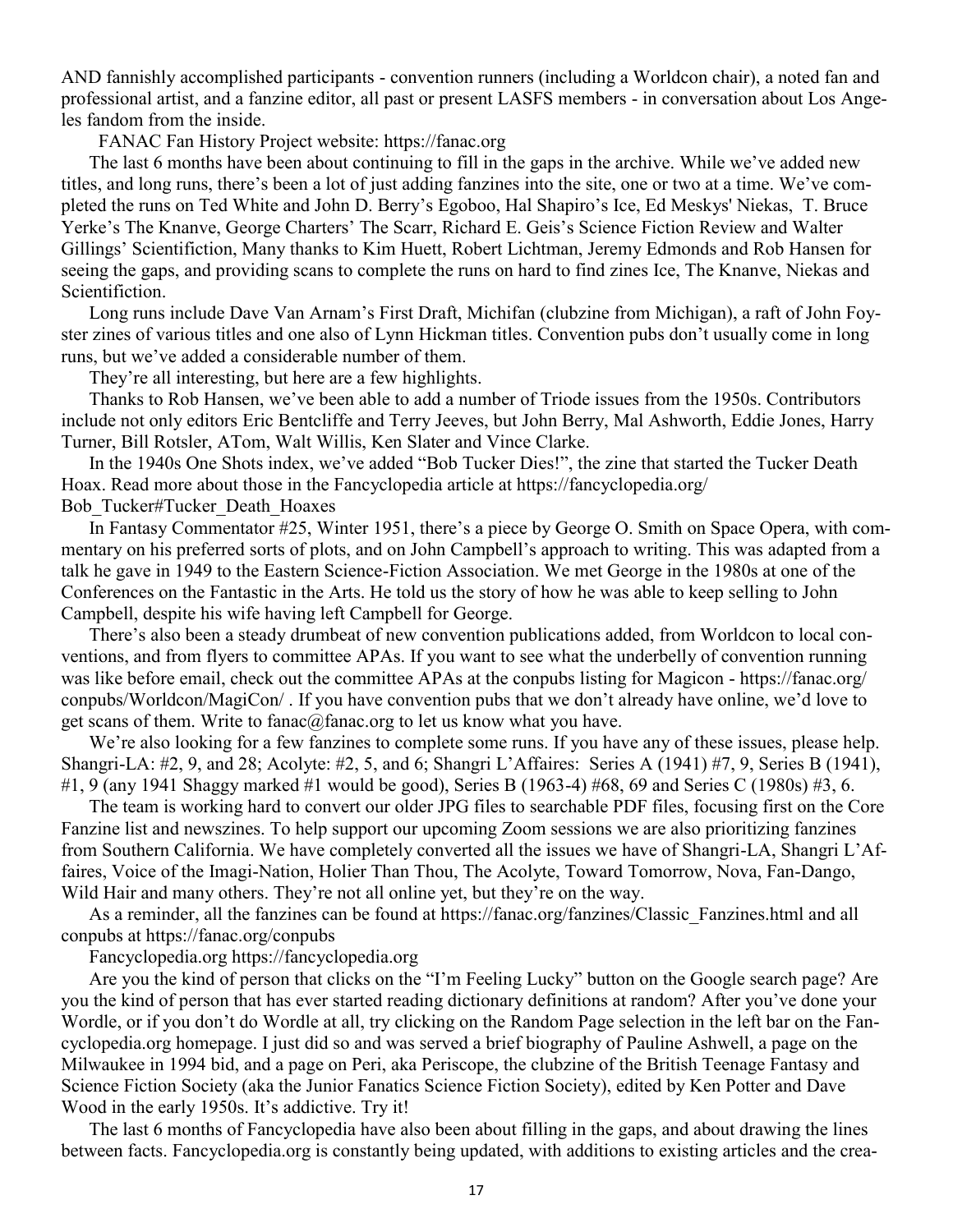tion of new articles. As we add more fanzines and conpubs, and conduct more Zoom history sessions, we learn details of the past that make their way into Fancyclopedia. In the last 30 days, over a thousand edits have been made by 15 contributors.

FANAC Fan History YouTube Channel: https://youtube.com/c/FANACFanHistory

Woohoo, we're up to 966 subscribers (98 new since last time), and over 130,000 views.

In addition to the Zoom sessions, we've uploaded four very different recordings to YouTube. In a small way as memorials, two were added after the death of their principals, Diana Gallagher and Ed Meskys. For Diana, we added a home recording of her filking in the early 1980s, and for Ed, a short excerpt of a longer interview in which he describes the origin of the Society for Creative Anachronism (with pointers to a contemporary description of the first tournament in Niekas 16).

Most recently, we added a 1977 discussion between Gordy Dickson and Poul Anderson on the history of the Minneapolis Fantasy Society, in which topics range from the club in prewar days to Torcon on a shoestring to how the writing community worked together in the 50s. This came to us at FANAC from Geri Sullivan and the Video Archeology project. We also added another Video Archeology recording - the Big Mac Hugo ceremony from 1976.

All videos can be found by looking at the channel listing at https://youtube.com/c/FANACFanHistory

Zoom Sessions: Our three fall Zoom sessions were all very different, and the recordings are now on our YouTube channel. We did an interview with Juanita Coulson, providing a fascinating view of fandom going forward from the 50s, with anecdotes on pubbing her ish, losing her job as a result, filking, Star Trek, conventions and more. With Keith Freeman and Rob Hansen, we learned more about British fan history from outside of London with the extra bonus of a non-fannish but absolutely fascinating story of what the explosion of an atomic bomb is like. Our most recent zoom, was an illustrated presentation on Australian fandom up to about 1960 by Leigh Edmonds and Perry Middlemiss. Leigh is a professional historian as well as a fan, and his talk provided both top down and bottom up context. There are gems of information on topics like the connection between the New York Futurians and Sydney fandom, and the difficulties that were faced by new writers in Australia. Very different sessions, but all three were illuminating and delightful.

Our next three sessions are in final planning. The first one in February is on LASFS history, the second in March on Fan Funds and the third coming in April on "Fandom From Both Sides" with Joe and Gay Haldeman. Schedules can be found at fanac.org/zoom.html. If you're not on the Frequent Zoomer list, please send an RSVP to fanac@fanac.org.

#### FANAC by the Numbers.

Fanzines: 16,634 issues (covering 991 titles) with more than 286,845 pages. This is up from the 15,478 fanzine issues and 263,386 pages reported in our August update.

Conpubs: 2,943 publications, with 57,673 pages, representing 692 conventions. This is up from the 2,491 publications, with 50,418 pages, representing 605 conventions reported in our August update.

Fancyclopedia: 28,776 pages which include 6,262 for people, 4,518 for fans (a subset of people), 8,008 for fanzines, another 1,505 for clubs and apas, and 6,070 for conventions. This is up from the 28,240 pages including 6,092 people pages, 4,368 fan pages, 7,819 fanzines pages, 1,433 for clubs and apas, and 5,993 convention pages reported in our August update.

YouTube: 130,157 views, 966 subscribers and 120 recordings. This is up from 118,930 views, 868 subscribers and 111 recordings in our August update.

### Looking Forward to September

FANAC plans to have a presence at Chicon 8. In person! If you're planning to attend, please stop by the table and say hi. We plan to have a scanning station, and a small exhibit, so bring your exotic fanzines and photos and help build the archive. Of course, we can take digital files of publications, photos and recordings too. Bring them on a USB key if possible, please. Whether you have something to bring or not, come and get a ribbon for your badge and show your colors. Fingers crossed that the pandemic abates and hoping to see you there.

Please pass this update on to any fan or list where you think it might be of interest. Those interested in sub-